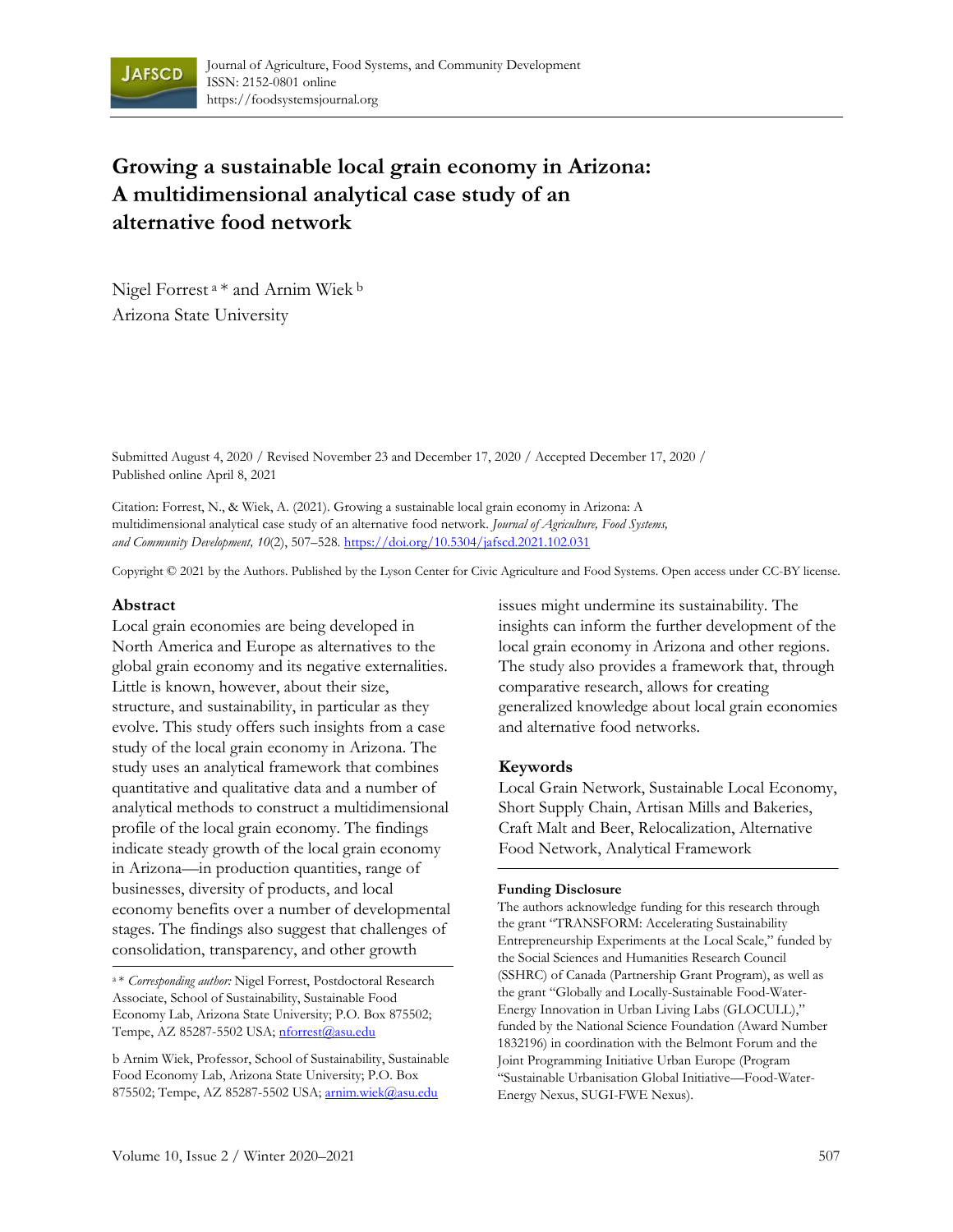## **Introduction**

Many regions of North America and Europe have been re-localizing their grain economy over the last decade (Carlisle, 2019; Halloran, 2015; Smith & Barling, 2014). Driven by the same social, cultural, ecological, and economic concerns as alternative food networks (Renting, Marsden, & Banks, 2003), clusters of small grain growers, processors, and producers offer alternatives to the commodified and centralized grain industry (Carlisle, 2019; Halloran, 2015; Hergesheimer & Wittman, 2012; Hills, Goldberger, & Jones, 2013a; Jones & Harvey, 2017; Robinson, 2020; Steavenson, 2019). As the need for sustainable alternatives increases, so does the need to better understand them and how they might be supported toward achieving their goals. With this in mind, we investigate the local grain economy in Arizona through an analysis of its structure and development and a preliminary appraisal of its sustainability.

Emerging in the 1990s and gaining momentum since the late 2000s, local grain economies have grown in size and number, often as grassroots initiatives driven by passionate individuals (Halloran, 2015; Nabhan, 2018; Sen, 2008; Thomas, 2013). Examples exist in New York (Halloran, 2015), New England (Halloran, 2015; Jones & Harvey, 2017), Western Washington (Hills et al., 2013a), British Columbia (Hergesheimer & Wittman, 2012), England (Steavenson, 2019), Scotland (Robinson, 2020), Lower Austria (Milestad, Bartel-Kratochvil, Leitner, & Axman, 2010), Tuscany (Galli et al., 2015), and elsewhere. They typically consist of a network of small farmers, millers, bakers, maltsters, and brewers, sustainably growing wheat and barley, often of heritage and ancient varieties, operating within local or regional supply chains, and committed to quality, craft, identity, and provenance (Halloran, 2015; Hergesheimer & Wittman, 2012; Hills, Corbin, & Jones, 2011; Jones & Harvey, 2017; Steavenson, 2019).

Despite wide popular interest, most recently indicated in a *New York Times* article (Wu, 2020), local grain economies are an under-researched area of alternative food networks, with only a handful of studies, mostly qualitative and descriptive, beginning in 2010. Research has explored what "local" means in the context of the grain economy

(Hills, Goldberg, & Jones, 2013b; Milestad et al., 2010); demand and supply of local flour among commercial bakers in western Washington (Hills et al., 2013a); the embedded social and cultural value in local grain supply in British Columbia (Hergesheimer & Wittman, 2012); the social relations in a local organic grain network in Austria (Milestad et al., 2010); the meaning of local grain to craft brewers in New England (Jones & Harvey, 2017); the challenges of marketing ecologically grown grain in Ontario (Mann, 2016); and local bread supply chains in the UK (Smith & Barling, 2014) and Italy (Galli et al., 2015). Yet, in line with Tregear's (2011) and Deller, Lamie, and Stickel's (2017) observation that alternative food network research lacks quantitative and structural studies, research on local grain economies to date provides little evidence of their size, structure, development, and sustainability. The lack of analysis of the evolution and properties at the whole network level makes it difficult to put the significance of the phenomenon in context, understand it from a structural perspective, and gain insight into gaps, shortcomings, trends, and possible futures.

Using the case of the local grain economy in Arizona, we address the following research questions:

- 1. What is the size of the local grain economy, and how did it develop?
- 2. What is its network structure and composition, and how did it evolve?
- 3. What are the impacts on the broader local economy?
- 4. How sustainable (economically, environmentally, socially) is it?

The case study unit of analysis is the economic network of growers, primary processors, and secondary processors in Arizona who are producing or using small grains in their production for local or regional human consumption. Due to constraints in data availability, this scope does not include distribution or general retail sectors or the many local restaurants that use small amounts of local grain products for in-house purposes.

Arizona is a suitable case for investigation due to the well-established nature of its local grain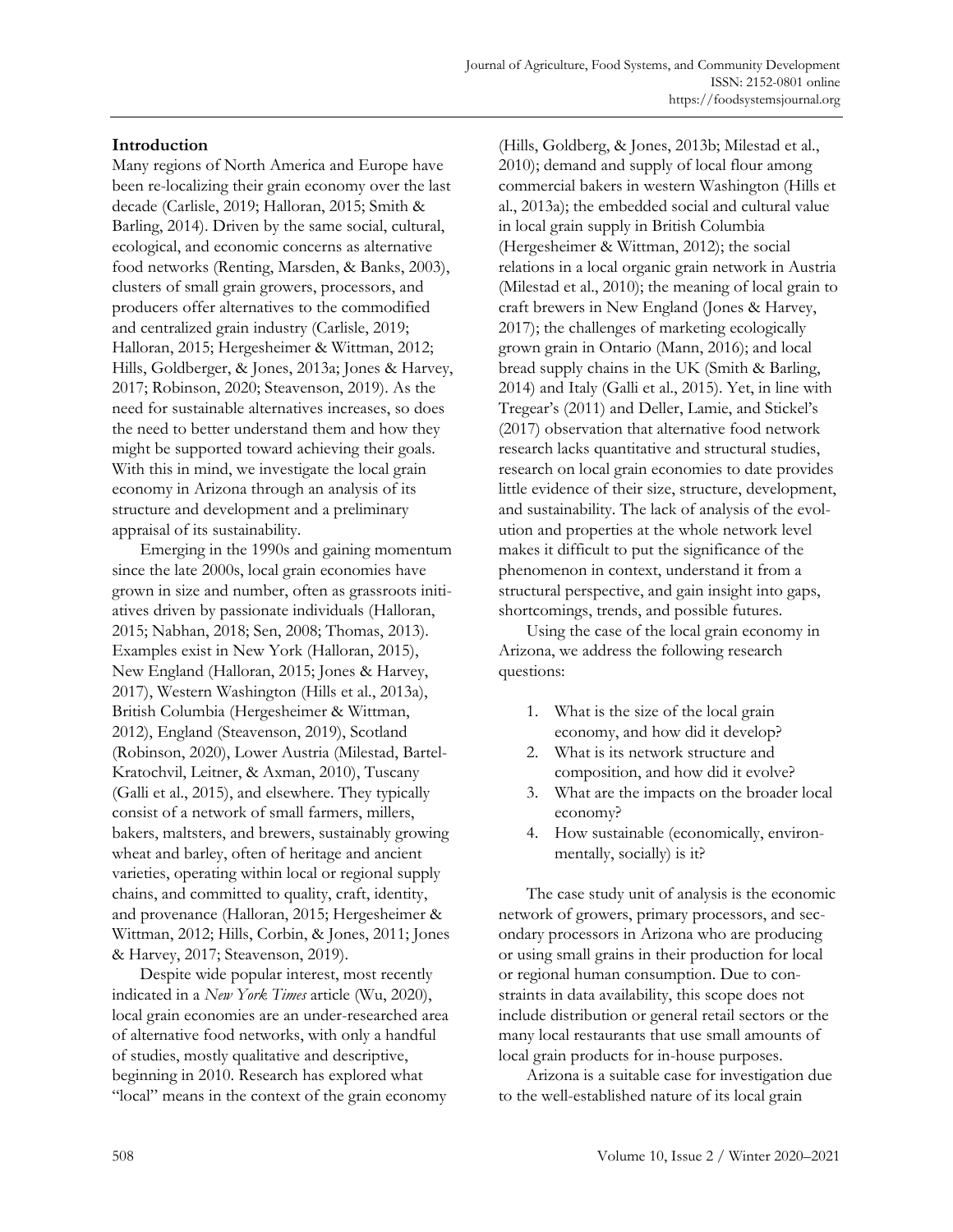economy and its rapid development from 2012 to 2019. As such, this study offers a rich description of the structure and evolution of a particular local grain economy that may provide valuable insights to scholars and practitioners for accelerating similar efforts in other regions. It also offers a framework for research through a novel analytical approach combining qualitative and quantitative data and a number of analytical methods. If adopted by other researchers, coordinated comparative research may serve to fill the research gap identified above. In this article, we focus more on the quantitative aspects, whereas the qualitative results will be reported in more detail in a forthcoming article.

## **Research Design**

## *Analytical Framework*

Development of our analytical framework was informed by the literature on alternative food networks. Local grain economies, and related entities such as local grain networks and short grain supply chains, are a type of alternative food network. Alternative food networks, and similar concepts of short food supply chains and values-based supply chains, have arisen over the last 20 or more years in response to increasing dissatisfaction by both consumers and producers with the global, commodified agri-food industry (Renting et al., 2003; Stevenson & Pirog, 2008). Dissatisfaction stems from various concerns, including the decline of local economies, negative environmental impacts, food safety issues, health and nutrition deficits, farmer livelihoods and small farm survival, and disconnection between consumers and producers (Renting et al., 2003; Stevenson & Pirog, 2008). However, defining what alternative food networks are is less straightforward than identifying what they are in opposition to (Tregear, 2011).

In theory, alternative food networks are considered to be place-based and communityconnected, economically viable for all participants, ecologically sound, socially just, and democratic (Feenstra, 1997). They are local or regional in scale, composed of micro and small enterprises, and involve close connections between producers, processors, and consumers (King & Venturini, 2005; Renting et al., 2003). They are associated

with high-quality products, unique local or regional attributes, organic production, and artisan crafts (King & Venturini, 2005; Stevenson & Pirog, 2008). Alternative food networks are commonly claimed to create and capture additional economic *value* for producers and processors, and qualitative *values* for all (including consumers) by satisfying shared social and environmental interests (Stevenson & Pirog, 2008).

Alternative food networks in reality, however, are more nuanced, contingent, and pragmatic (Diamond & Barham, 2011; Mount, 2012). There is considerable heterogeneity within and between them and in the degree to which they meet sustainability criteria (Mount, 2012; Tregear, 2011). For example, the use of sustainable production methods is not universal among farmers who participate in alternative food networks, and neither is the socio-economic inclusivity of alternative food network consumers (P. Allen, 2010; Tregear, 2011). The closeness of connection between producer and consumer is often questionable (Tregear, 2011), while hybrid food businesses, which participate in both an alternative food network and the mainstream food economy, are not uncommon (Milestad et al., 2010; Mount, 2012).

Structurally, alternative food networks vary in the number and diversity of participating entities and their connections, ranging from closed, vertically integrated partnerships (e.g., a farmer cooperative) to large open networks (Renting et al., 2003; Stevenson & Pirog, 2008). A functional alternative food network results in a range of products making their way from many varied producers, through multiple primary and secondary processors, to numerous outlets of varying types. Businesses in one sector (e.g., production) may have multiple connections to those in another (e.g., processing). Alternative food networks are dynamic, changing configuration as entities join and leave, making different connections, and extending or shortening pathways from producers to consumers (e.g., adding a processing tier). Along these lines, we sketch out the general structure of a local grain economy in Figure 1.

We drew on these alternative food network concepts in developing a framework for the analysis of Arizona's local grain economy, which com-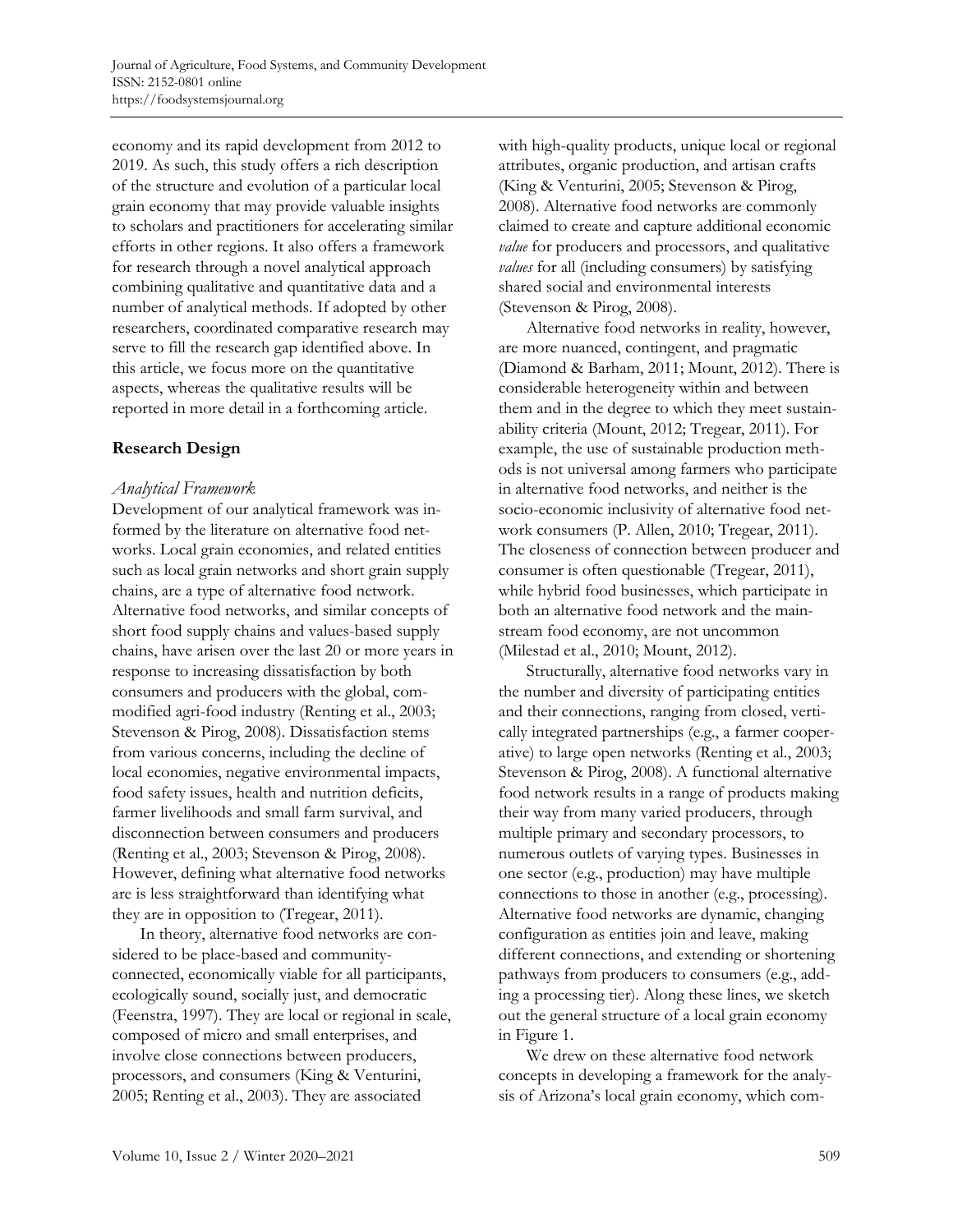

### Figure 1. General Structure of a Local Grain Economy Showing Core Entity Types, Identified as In- or Out-of-Scope in This Study and Scope Exceptions

prises 14 variables and three categories of sustainability criteria, each consisting of numerous aspects (Table 1). For the purposes of this study, we define Arizona's local grain economy as the network of businesses involved in production (farms), primary processing (grain handlers, maltings, mills), and secondary processing (bread bakeries, pasta makers, pizzerias, tortillerias, breweries, distilleries, home brew stores) of *small* grains (wheat, barley, oats), intermediate products (clean grain, flour, malt), and end products (bread, beer, or pasta) for human consumption within a 150-mile (240-km) radius of central Arizona (approximating to the state of Arizona).The local grain economy is therefore distinct from the Arizona mainstream grain economy in which small grains are grown for commodity markets or the local animal feed market (Duval, Kerna, Frisvold, & Avery, 2016).

The main reasons for focusing on production and processing is that data were not readily available for other sectors, and, at the time of this study, we were not aware of any distributors orienting their business toward local grain or derived products, while general retailers and most restaurants only use local grain or flour in small quantities relative to their total output. Some notable exceptions that we do include, however, are bakeries with retail operations and pizzerias that use significant proportions of local flour (20% or more).

### *Research Methods*

The research uses a single case study, combining quantitative and qualitative data to explore and gain explanatory insights into the local grain economy in Arizona. While a single case study is generally less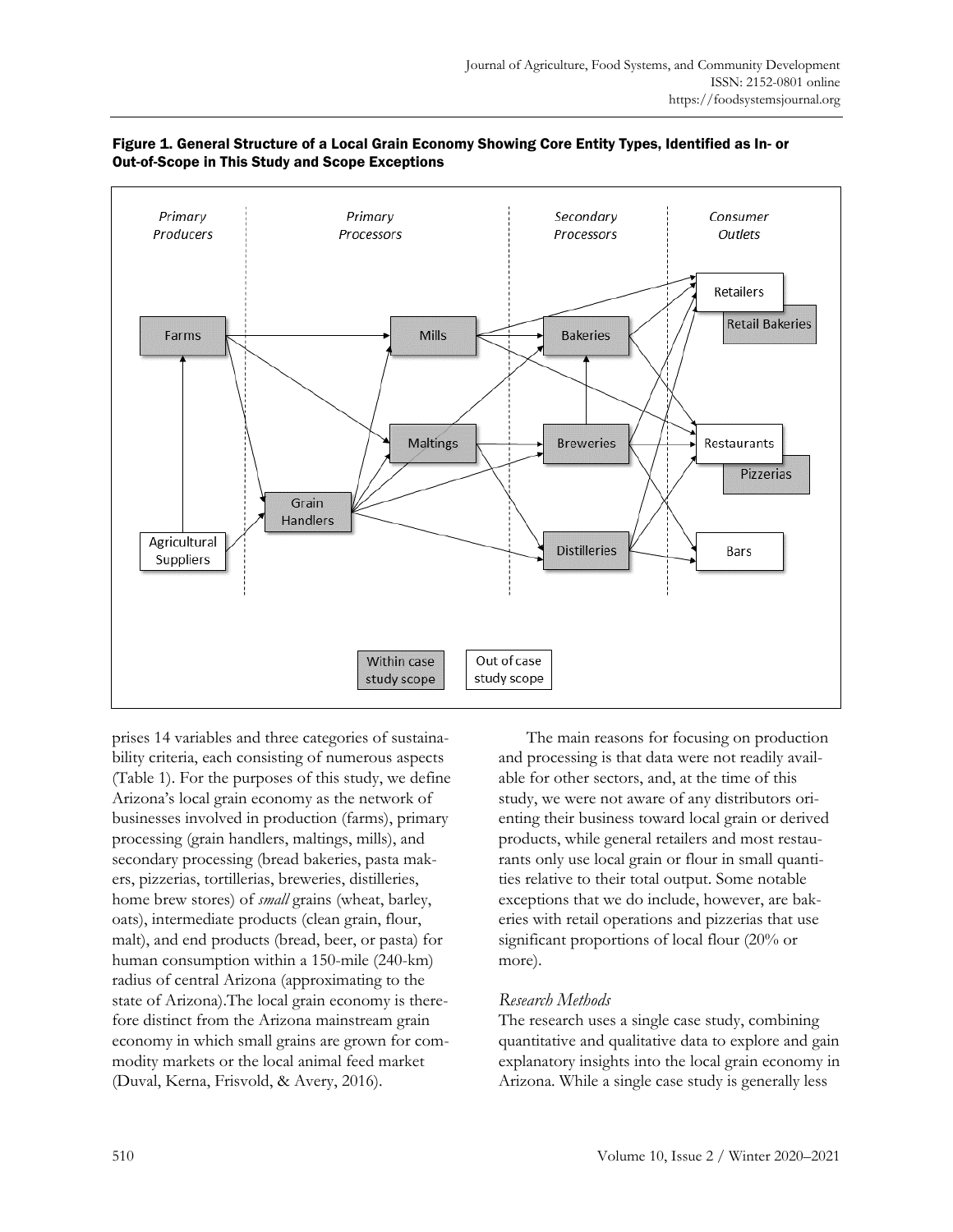valid than a comparative case study, it is justified here in that the case is "representative" and "revelatory" (Yin, 2003). It is representative as it appears to share similarities with other local grain economies, such as its grassroots origins, microscale operations, close relations between farmers, bakers, and brewers, and general alignment with the features of alternative food networks (Halloran, 2015; Hergesheimer & Wittman, 2012; Hills et al., 2011). It is revelatory in that there is something worthy of study (an established local grain economy with an

approximately 10-year history) that has not been studied before with respect to size, structure, and evolution. The study uses a novel analytical approach, which, if adopted by other researchers, allows for comparisons with other cases, and from this, generalizing knowledge of local grain economies and alternative food networks.

Data collection was primarily guided by the research questions and analytical framework, and focused on the businesses, products, production, transactions, and developments of the local grain

Table 1. Analytical Variables and Evaluative Criteria Applied to the Local Grain Economy in Arizona with Corresponding Results Section

| <b>Variables</b>                            | <b>Definition</b>                                                                                                                                                                                                                                      |                        |  |  |
|---------------------------------------------|--------------------------------------------------------------------------------------------------------------------------------------------------------------------------------------------------------------------------------------------------------|------------------------|--|--|
| Production                                  | Quantity and value of local small grains produced (also compared to the<br>size of the conventional grain economy)                                                                                                                                     | Production             |  |  |
| <b>Farm size</b>                            | The size and type of farms producing local small grains (also compared to<br>the conventional grain economy)                                                                                                                                           |                        |  |  |
| <b>Farming Methods</b>                      | The type of farming methods used                                                                                                                                                                                                                       |                        |  |  |
| <b>Business Output</b>                      | Output of individual businesses in each sector                                                                                                                                                                                                         |                        |  |  |
| <b>Retention</b>                            | Ratio of number of businesses participating in 2019 to the total number of<br>businesses that participated in at least one year between 2012 and 2019<br>(value of 0: all businesses dropped out; value of 1: no business dropped<br>out)              |                        |  |  |
| Longevity                                   | Ratio of the total number of businesses that participated for at least 3 of<br>the last 4 years to the total number participating in 2019 (value of 0: all<br>current business are new: value $>= 1$ : all businesses are established<br>participants) |                        |  |  |
| Network size                                | Number of producers (farms), primary processors (grain handlers, malt-<br>sters, mills), or secondary processors (bread bakeries, pasta makers,<br>pizzerias, tortillerias, breweries, distilleries, home brew stores)                                 |                        |  |  |
| <b>Diversity</b>                            | Number of business categories covered and number of products                                                                                                                                                                                           |                        |  |  |
| <b>Geographical clustering</b>              | Supply chain connections between businesses within a geographical area<br>(north, central, south)                                                                                                                                                      |                        |  |  |
| <b>Network density</b>                      | Number and length of supply chains (links)                                                                                                                                                                                                             |                        |  |  |
| <b>Central businesses</b>                   | Businesses (network nodes) with links to many other businesses                                                                                                                                                                                         |                        |  |  |
| <b>Short Supply Chain</b><br><b>Aspects</b> | Connections between supply chain actors and with consumers; place-based<br>food culture; food miles.                                                                                                                                                   |                        |  |  |
| Local money flow                            | Direct and indirect financial value generation in the region                                                                                                                                                                                           | Impacts on the         |  |  |
| Local job creation                          | Direct and indirect job generation in the region                                                                                                                                                                                                       | Local Economy          |  |  |
| <b>Sustainability Criteria</b>              |                                                                                                                                                                                                                                                        |                        |  |  |
| Economic                                    | Economic diversity, stability, resilience, local value and job generation,<br>business model innovation                                                                                                                                                |                        |  |  |
| Environmental                               | Impacts of farming (soil, pollinators), renewable energy, energy efficiency,<br>water efficiency, biodiversity                                                                                                                                         | Local Grain<br>Economy |  |  |
| Social                                      | Meaningful jobs, craftmanship, culture, ethics, wages, benefits, diversity,<br>employee ownership                                                                                                                                                      |                        |  |  |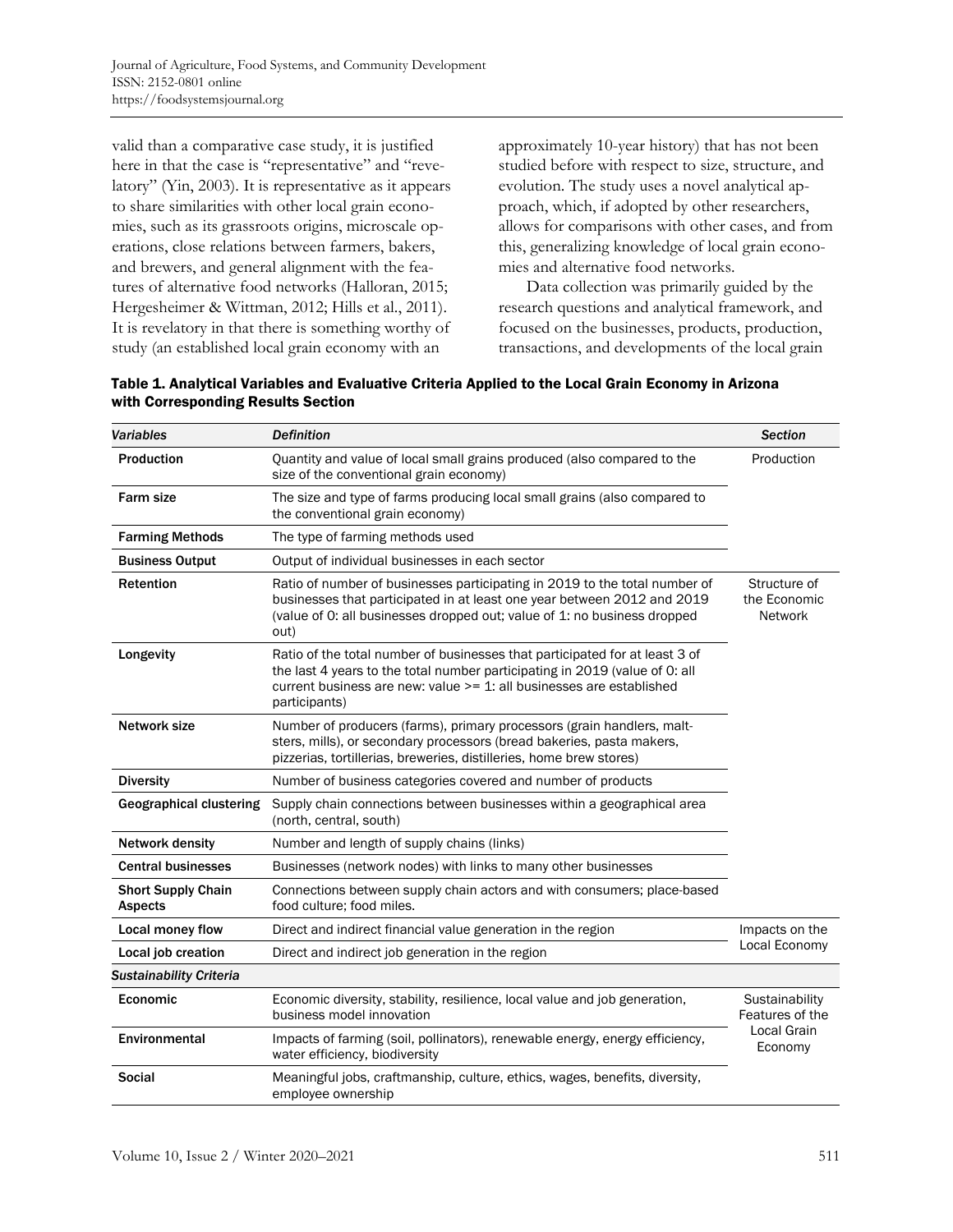economy on an annual basis, as well as basic profiles and notable practices of businesses involved. We also collected additional qualitative information on participants' views on meanings, motivations, functions, challenges, and visions of the local grain economy, but do not fully report on these in this article. Data collection consisted of interviews, email correspondence, and review of secondary sources, including reports, media articles, websites, and literature, conducted between January and June 2020.

Data were collected from 19 individuals across 17 businesses and organizations (Table 2). Participants were recruited by email and follow-up phone calls. Some participants were known to the researchers through prior research. Interviewees were selected primarily for their knowledge of the local grain economy and its development, and secondarily for representativeness across sectors. The initial selection was of individuals (or businesses) known (e.g., from media reports) to have played a prominent role in the local grain economy, such as in its early development or as a central organization. Additional participants were selected by snowballing to fill gaps or broaden the representativeness, with a pragmatic cut-off when additional interviews yielded little new data. Interviews were semistructured, of 30–90 minutes duration, and content was captured through note-taking, recording, and transcription.

Supply-chain data analysis entailed reducing

the data to a set of annual transactions consisting of year, source entity, destination entity, product, and quantity, modified for primary production data to ignore the source and include the area planted. As data were incomplete, inference, estimates, extrapolation, and interpolation were used to fill gaps. Gephi network graphing software (Bastian, Heymann, & Jacomy, 2009) was used to visually plot and connect supply chain elements in a time sequence.

QDA Miner software (Lite version 2.0.7; Provalis Research) was used to code interview transcripts and notes, email texts, documents, and articles. Coding was inductive within the predefined qualitative data collection categories (meanings, motivations, functions, challenges, and visions) and underwent several iterations of consolidation and generalization. While we draw on some of the qualitative data collected in the study, particularly in the sustainability appraisal, we report the results more fully in a forthcoming publication.

As already mentioned, the study was limited by the exclusion of distributors, restaurants, and retailers, as grain products are rarely the focus of businesses in these sectors, but also because capturing their contribution is a major methodological obstacle beyond the feasibility of this study. We therefore capture the core of the local grain economy, but not its full extent. Another limit is our concentration on some aspects of the local grain economy and not others. In particular, we focused on col-

| <b>Sector</b>               | <b>Interview Participants</b>                                   | <b>Notes</b>                                                               |
|-----------------------------|-----------------------------------------------------------------|----------------------------------------------------------------------------|
| Producers                   | Farmers (3)                                                     | Two others did not respond to interview request and one other<br>declined. |
| <b>Primary Processors</b>   | Grain handler (1)<br>Millers (2)<br>Maltster (1)                |                                                                            |
| <b>Secondary Processors</b> | Bakers (4)<br>Pasta maker (1)<br>Pizza maker (1)<br>Brewers (5) | One other baker cancelled due to scheduling difficulty.                    |
| Developers                  | Entrepreneurs (3)                                               |                                                                            |
| <b>TOTAL</b>                | 19 individuals from 17<br>businesses/organizations              | Two individuals with dual roles.                                           |

Table 2. Summary of Interview Participants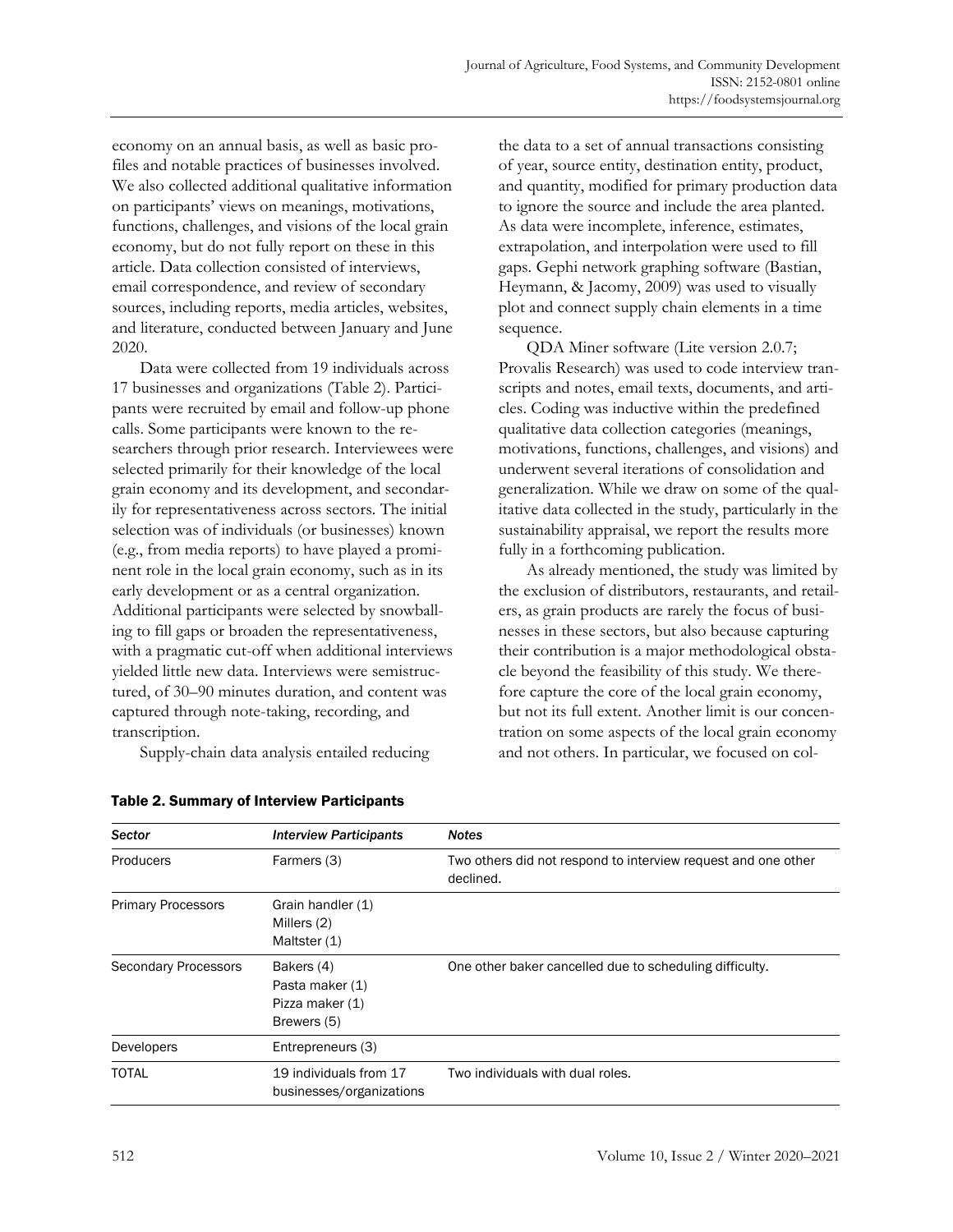lecting basic production data only, and not financial details, such as pricing, costs, and sales, with the exception of some primary processor aggregate sales data. The sustainability appraisal is also limited in scope by the data collected as opposed to aiming for comprehensive coverage of a sustainable economy. As such, only a little attention was paid to critical sustainability issues such as economic participation, diversity, and justice (P. Allen, 2010). Finally, some limitations of the study pertain to data completeness and accuracy. Regarding completeness, data collection was not exhaustive in terms of identifying every entity involved in the local grain economy in every year, and it is quite

1.600.000

1.400.000

1,200,000

1,000,000 800,000 600,000 400,000

200,000

800,000

700,000

600,000

500.000 400.000 300,000 200,000

100,000

 $\mathbf 0$ 

2012

2013

Barley - Production

RODUCTION (LBS)

 $\overline{0}$ 

2012

2013

PRODUCTION (LBS)

possible some were missed. Production data may also be missing due to participants being unwilling or unable to participate, non-existent or difficultto-access records, and failing memories. Using multiple sources and talking to key individuals with wide knowledge of the local grain economy reduces these possibilities, but it is quite likely the data are incomplete, and the results are underquantified. Regarding accuracy, values have been imputed for some gaps in the data, while data provided by participants were often an estimate rather than from detailed records. The data, therefore, include a margin of error.

### **Results**

#### *Production*

### *Production quantity*

The aggregate total area planted and production quantity of grains grown for the local grain economy increased from zero in 2011 (predevelopment phase) to over 400 acres (162 ha) and 1.4 million pounds (635,029 kg) in 2019. The predominant trend has been year-to-year growth, but with some flatteningout in 2017–2019 (Figure 2). The total number of producing farms in the local grain economy has been fairly constant at between five and seven.

Looking more closely at wheat production, there is an upward trend in all categories (White Sonora, hard red, durum, and other types) from 2012 to 2019 (Figure 3). Production has been greatest for White Sonora, due to its local uniqueness and versatility, with hard red (primarily Red Fife) being next, reflecting demand by bakers for a local complement to White Sonora as they learned how to create the ideal bread-baking flour mix. Durum production, mostly Blue Beard, spiked in 2015 and 2016, as growers and processors



350<br>300<br>300<br>300<br>250<br>200<br>200<br>400<br>400 100 50  $\mathbf 0$ 2018 2014 2015 2016 2017 2019 **Total Area Planted** Total Production 300 250 20<br>
00<br>
150<br>
150<br>
4REA PLANTED (ACRES) 50  $\Omega$ 2014 2015 2016 2017 2018 2019 Barley - Area Planted f. Rye - Area Planted Wheat - Area Planted Wheat - Production Rye - Production

500 450

400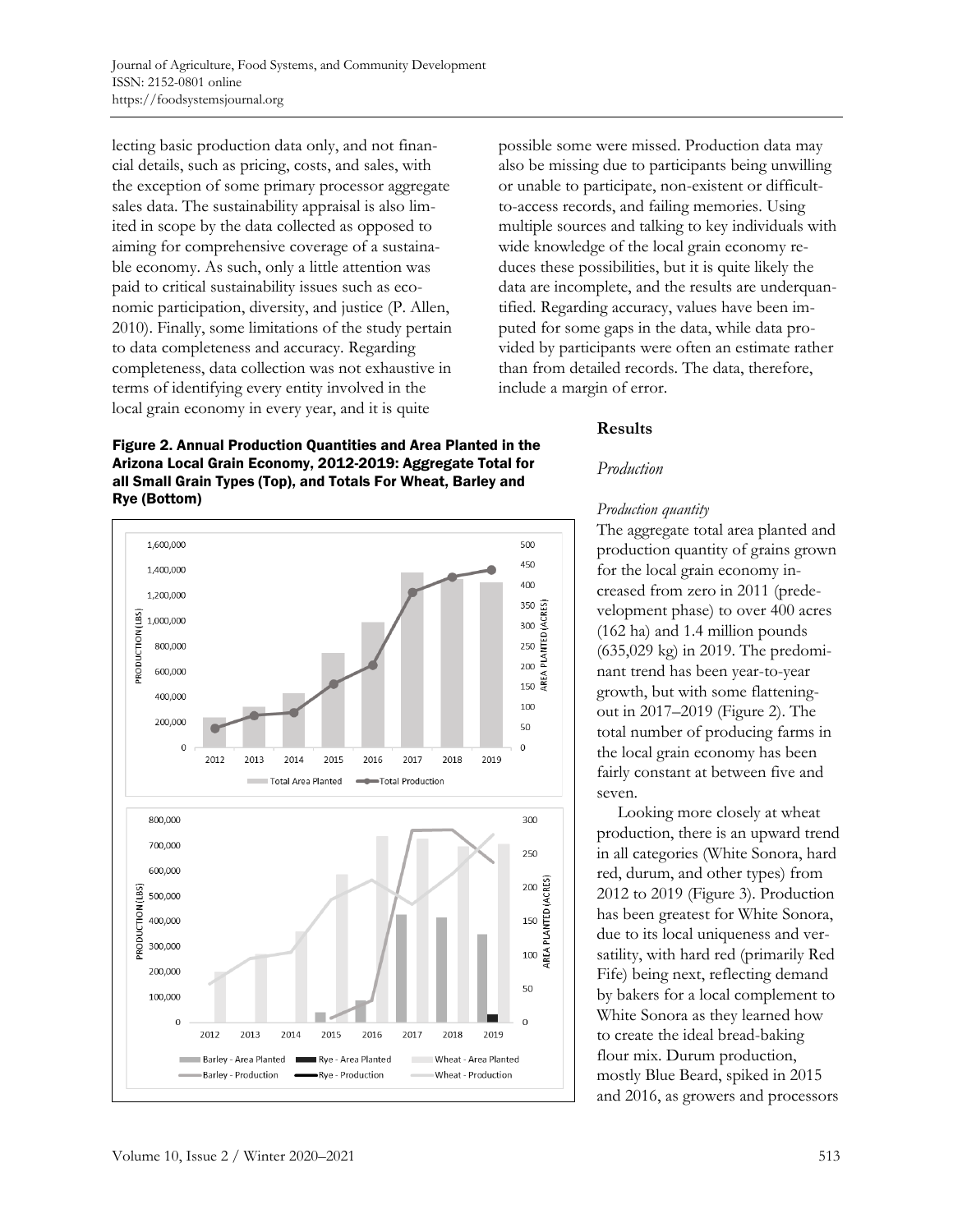



were still searching for the right production levels. Other varieties, such as emmer and einkorn, make up the balance, reflecting their specialty nature. While there was experimentation with varieties in the first few years, there has been "convergence toward a smaller range" (grain handler and farmer, personal communication, January 10, 2020) in response to demand-side influence from bakers, brewers, and others, and as knowledge and experience of growing increased.

## *Farm size and type*

Farms growing for the local grain economy have ranged in size from small (one acre,  $[\sim 0.4$  hal) to medium (4,000 acres [~1,600ha]), and have included locally focused organic farms, medium-sized conventional grain and feed-crop family farms, Indigenous community farms, ecovillage farms, and seedbank/conservation farms. While the total number of farms has remained between five and seven, the type has shifted from predominantly smaller, alternative growers to mostly medium-sized commercial farms of hundreds to a few

thousand acres. For the 2019 growers, local grain production varied from 1% to 25% of their total production area.

## *Comparison with mainstream production*

To put the size of local grain production in context, we compare it to the mainstream small grain economy in Arizona. Arizona has long produced sizeable quantities of barley, durum wheat, and to a lesser extent, winter wheat. From 2005 to 2018

Production (Bushels



(Figure 4), the total acres planted have ranged from 104,000 to 200,000 acres (median=134,000) (42,000-81,000 ha; 54,000 ha) producing between 9 and 20 million bushels (median 14) (317,000-705,000 m<sup>3</sup>; 493,000 m<sup>3</sup>) (U.S. Department of Agriculture, National Agriculture Statistics Service [USDA NASS], 2019). However, a steep decline since 2017, likely due to commodity prices (L. Allen, 2019), has seen the 2019 acres

Source: NASS, 2019.

Figure 4. Arizona Small-Grains Production, 2005-2019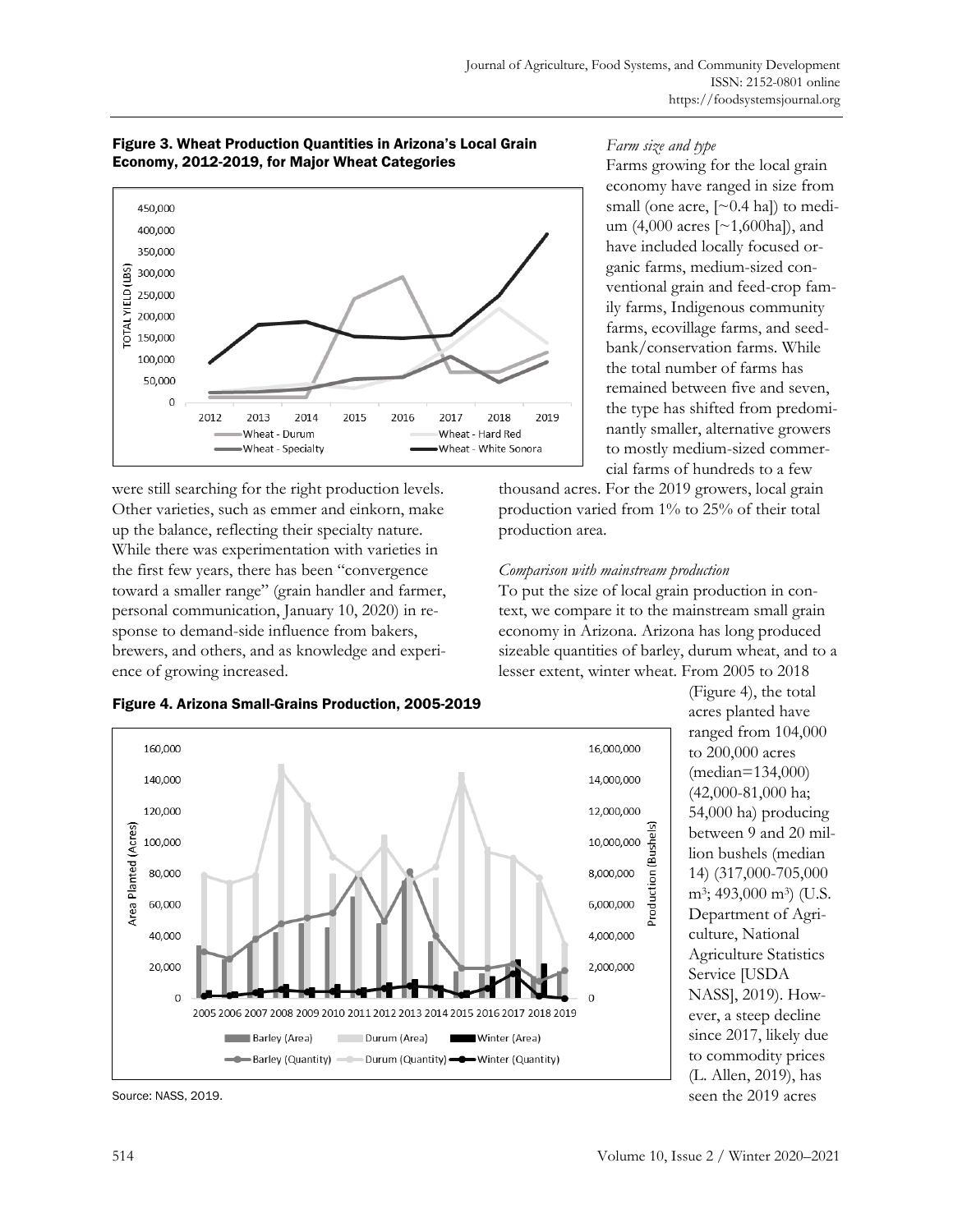planted plummet to 51,000 (21,000 ha) and just 5 million bushels (176,000 m<sup>3</sup>) harvested, of which winter wheat production dropped below the reporting threshold. The majority of Arizona's mainstream small-grain production is either exported out of state or sold in-state for animal feed (Duval et al., 2016). Small grains are frequently grown for crop rotation reasons, usually every three to four years, and often in combination with high value, nitrogen-fixing alfalfa feed crops (Duval et al., 2016).

In 2017 to 2019, a slight upward trend is discernable in local grain production in proportion to mainstream production (Table 3). The overall proportion, however, is still only one percent or less of both acres planted and production for durum, barley, and total, though notably reaching five percent for other wheat production in 2018 and 2019. The proportional increases observed, however, are more a function of the aforementioned historically low acres planted by mainstream growers in these years and the very low 2018 harvest of winter wheat than increased local grain production.

### *Farming Methods*

The seven producing farms in 2019 included two certified organic, one practitioner of natural methods, one low-input, two conventional (high-input), and one unknown. Low-input consists of a single herbicide application in early growth. With respect to water consumption, modern small grain varieties in Arizona use roughly half the water of alfalfa, which it most commonly replaces (3 versus 6 feet, or 900 vs. 1,800 mm), and heritage grains, such as White Sonora, require half of modern varieties (1.5 feet or 450mm). Part of the lower water use of small grains compared to alfalfa or corn is due to being spring crops rather than summer, when

evapotranspiration is higher. So, for example, switching from corn to malting barley in the Verde Valley has reduced water use by 30%.

## *Business Output and Operations*

Local grain farms have outputs of tens to a few hundred tons, while the primary processors involved (mills and maltings) have similar outputs of low hundreds of tons. Bakers using local flour range in outputs from dozens of loaves per day to several thousand, and most breweries output less than a few thousand barrels per year. These are, in all sectors, two or three orders of magnitude less than mainstream grain industry producers and processors. The small batches involved and the size of available equipment, whether it is for harvesting, cleaning, milling, malting, or baking, results in suboptimal water and energy efficiency in operations. Despite their apparent awareness of high water and energy use, few businesses have introduced resource-efficiency measures such as solar energy or water reclamation, although there are notable exceptions, such as Grain R&D's extensive solar installation.

Regarding future output, we found that many businesses expressed a desire for some growth, primarily for reasons of business stability. Almost all, however, would like to see the local grain economy grow through new businesses, again, partly for reasons of business stability (e.g., supply reliability), but also for the wider benefits provided.

### **Structure of the Economic Network**

### *Retention and Longevity*

The network of local businesses that grow, process, and otherwise work with local grains in Arizona has increased in size from 12 businesses in 4

| Year |        | <b>Acres Planted</b> |               |       | <b>Production Quantity</b> |             |               |       |
|------|--------|----------------------|---------------|-------|----------------------------|-------------|---------------|-------|
|      | Durum  | Other Wheat          | <b>Barley</b> | Total | Durum                      | Other Wheat | <b>Barley</b> | Total |
| 2017 | < 0.1% | 1.0%                 | 0.8%          | 0.3%  | < 0.1%                     | 0.4%        | 0.6%          | 0.2%  |
| 2018 | < 0.1% | 1.0%                 | 1.1%          | 0.4%  | < 0.1%                     | 5.4%        | 1.1%          | 0.2%  |
| 2019 | 0.1%   | $>1.0\%$             | 0.8%          | 0.7%  | 0.1%                       | $>5.0\%$    | 0.6%          | 0.4%  |

### Table 3. Local Small Grain Production as a Percentage of Mainstream Small Grain Production in Arizona

Source: Mainstream data from NASS (2019).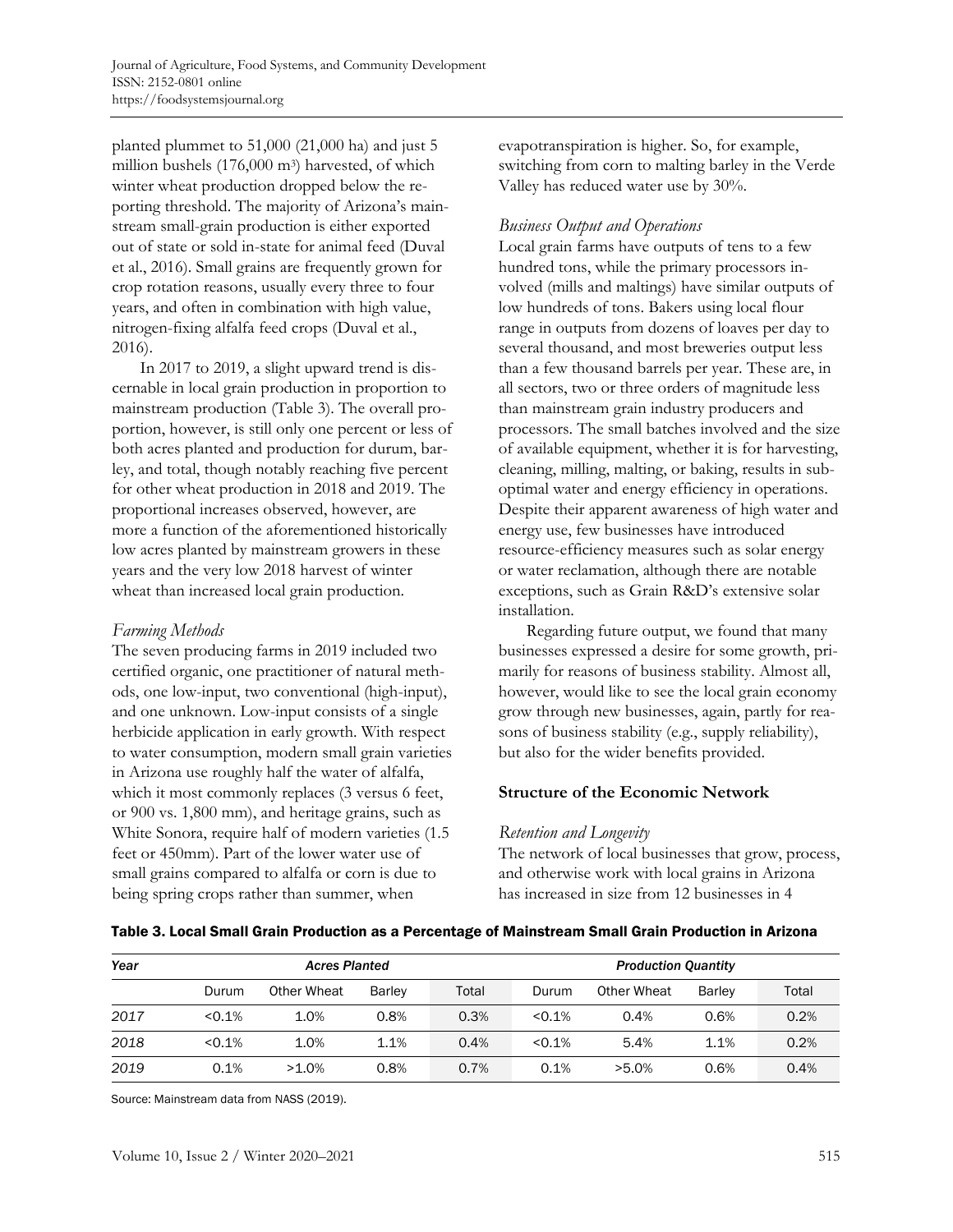categories in 2012 to 45 businesses in 11 categories in 2019, or 47 if BKW's triple farming, grain handling, and milling operations are counted separately (Table 4). The largest increases are seen in secondary processors, with bakeries, pizzerias, and pasta makers growing from four to 11, and breweries and distilleries from two to 24, while primary processors have grown to five since the first mill started operating in 2012 (again, noting that BKW's grain handling and milling are counted separately). In contrast, the number of small-grain growers has changed little, fluctuating between five and seven.

Retention and longevity indices indicate the turnover and long-term stability of participating businesses (Table 4). Production exhibits moderately low retention (0.4), with 10 farms no longer participating out of a total of 17 (after excluding two seed-purchasing but nonproducing farms), but also moderately high longevity (0.6), with six of the current seven producing farms being long-term participants. This reflects a number of farms that experimented, especially in the period 2012–2016, but a hardening of the supply chain in more recent years around market demand and a core group of growers, mostly larger farms, with the capacity to

reliably meet that demand. The primary processing sector shows high retention (1.0), with no dropouts, and high stability (1.0), with all four participants (five when BKW grain handling and milling are counted separately) active over the most recent four years. In the secondary processing sector, the artisan bread bakeries show high retention (0.8) and longevity (0.8), with three of the five participating bakeries in 2019 being steady participants since at least 2016, the other two being newer entrants in 2018, and one other with long-term although irregular participation, being out in 2019. The overall bakery sector has expanded in the last two years, adding pizzerias, pasta makers, and tortillerias (indicated by longevity of 0.5), yet remarkably high retention (0.9), with only one business dropping in and out over the years. The breweries and distilleries sector (including homebrew stores) shows moderately high retention (0.7), with 24 of 35 businesses currently participating, but low longevity (0.2), with only five long-term participating businesses. This is primarily due to a large number of breweries and distilleries experimenting with local grains and malt in the last two years. Over all sectors, retention is moderate-high (0.7), indicating

| <b>Business Type</b>                | 2012        | 2013           | 2014           | 2015           | 2016           | 2017           | 2018           | 2019           | <b>Total</b>   |     | <b>Retention Longevity</b> |
|-------------------------------------|-------------|----------------|----------------|----------------|----------------|----------------|----------------|----------------|----------------|-----|----------------------------|
| Farms                               | 7           | 8              | 7              | 8              | 7              | 5              | 6              | $\overline{7}$ | 19             | 0.4 | 0.6                        |
| <b>Primary Processors</b>           | $\mathbf 1$ | 1              | 4              | $\overline{4}$ | 5              | $\overline{4}$ | 5              | 5              | 5              | 1.0 | 1.0                        |
| <b>Grain Handlers</b>               | $\Omega$    | 0              | 2              | $\overline{2}$ | $\overline{2}$ | 2              | $\overline{c}$ | 2              | 2              | 1.0 | 1.0                        |
| Maltings                            | 0           | 0              | 0              | $\circ$        | 1              | 0              | $\mathbf{1}$   | 1              | $\mathbf 1$    | 1.0 | 1.0                        |
| <b>Mills</b>                        | 1           | 1              | 2              | $\overline{2}$ | 2              | 2              | $\overline{2}$ | 2              | $\overline{2}$ | 1.0 | 1.0                        |
| <b>Bakeries</b>                     | 4           | 4              | 5              | 5              | 5              | 5              | 10             | 11             | 12             | 0.9 | 0.5                        |
| <b>Bread Bakeries</b>               | 3           | 3              | $\overline{4}$ | $\overline{4}$ | 4              | $\overline{4}$ | 6              | 5              | 6              | 0.8 | 0.8                        |
| Pasta Makers                        | O           | O              | $\Omega$       | 0              | $\Omega$       | 0              | 0              | 1              | $\mathbf{1}$   | 1.0 | 0.0                        |
| <b>Pizzerias</b>                    | 1           | 1              | 1              | 1              | 1              | $\mathbf 1$    | $\overline{c}$ | $\overline{2}$ | 2              | 1.0 | 0.5                        |
| <b>Tortillerias</b>                 | $\Omega$    | 0              | 0              | $\circ$        | $\Omega$       | 0              | 2              | 3              | 3              | 1.0 | 0.0                        |
| <b>Breweries &amp; Distilleries</b> | $\mathbf 0$ | 2              | 9              | $\overline{4}$ | 5              | 5              | 15             | 24             | 35             | 0.7 | 0.2                        |
| <b>Breweries</b>                    | $\Omega$    | $\overline{2}$ | 9              | 4              | 5              | 5              | 14             | 18             | 29             | 0.6 | 0.3                        |
| <b>Distilleries</b>                 | O           | 0              | 0              | $\circ$        | $\Omega$       | 0              | $\mathbf 1$    | 4              | 4              | 1.0 | 0.0                        |
| <b>Home Brew Stores</b>             | $\Omega$    | 0              | 0              | O              | $\Omega$       | O              | 0              | $\overline{2}$ | $\overline{2}$ | 1.0 | 0.0                        |
| TOTAL                               | 12          | 15             | 25             | 21             | 22             | 19             | 36             | 47             | 71             | 0.7 | 0.4                        |

Table 4. Number and Types of Businesses in the Arizona Local Grain Economy, 2012-2019

Notes: (1) the number of farms counted in 2018 and 2019 includes one in each year that purchased seed but were nonproducing in terms of output to the network; (2) One business (BKW) has distinct farming, grain handling, and milling operations that are counted separately.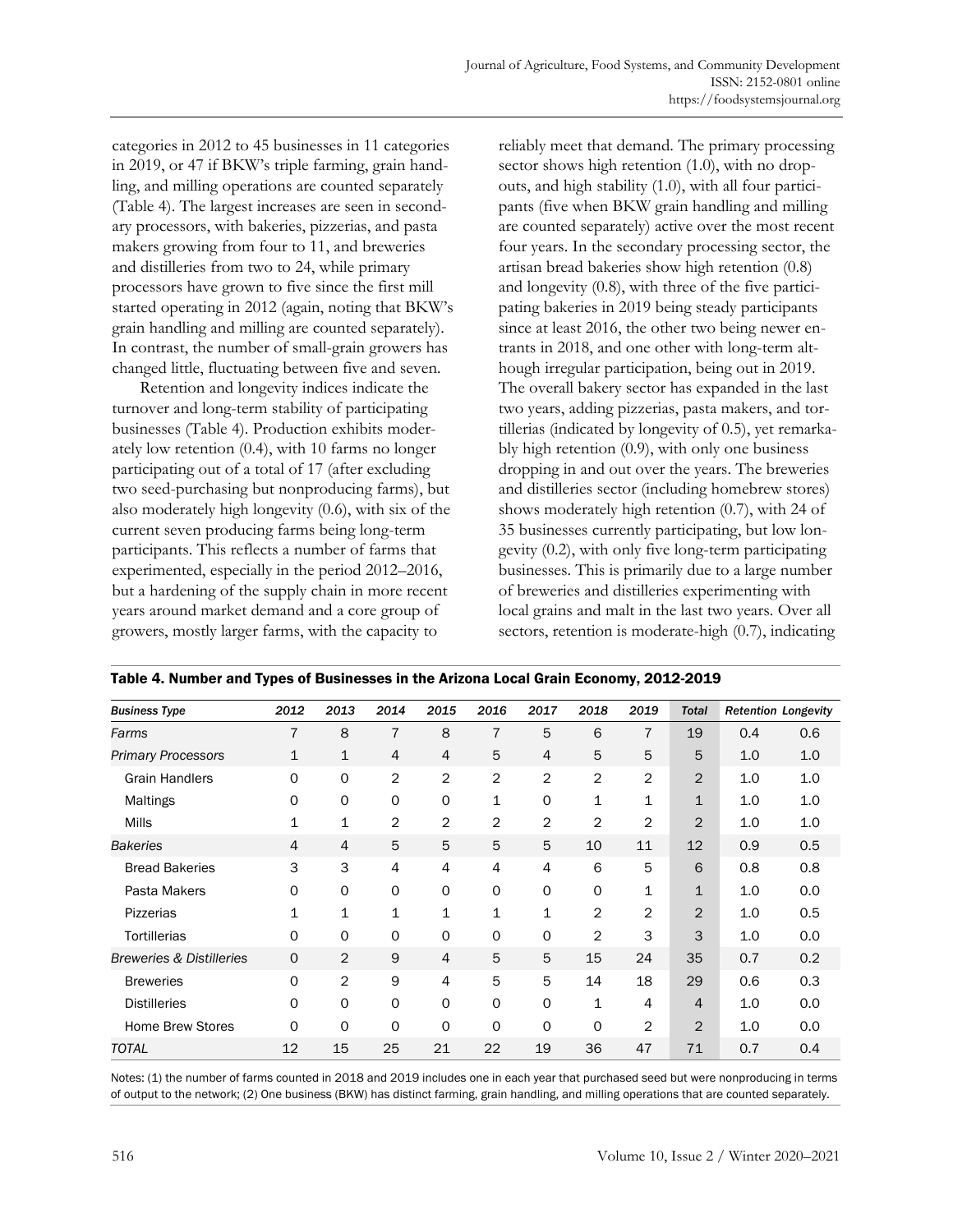considerably more businesses currently participate than have dropped out over the eight-year period, with lower longevity (0.4) reflecting a modest but stable core and relatively large number of newer participants.

### *Network Size and Diversity*

Diversity of both businesses and products increased over time (Table 5). In 2012, there were a handful of mainly small farms growing primarily White Sonora, very limited grain handling facilities, a rudimentary milling operation, and three bakeries. In 2019, five larger farms were growing around 10 varieties of wheat and barley, two dedicated grain handling facilities were in operation, two craft milling and one malting business had been established producing a broad range of value-added and packaged grain products, and almost 40 secondary processing businesses were using local grain ingredients to produce a wide variety of baked goods, beers, and spirits. This account does not include the dozens of restaurants, numerous small stores, and several supermarkets that also regularly use end products from mills and grain handlers.

Some other facets of the local grain economy,

however, show low diversity. The corporate form of all businesses that have participated in the local grain economy is dominated by conventional, forprofit forms of limited liability companies (67%), general corporations (20%), and limited liability partnerships (4%). Two nonprofit corporations participated in the early years, and one (for-profit) benefit corporation is still active. The size of businesses involved in most sectors is in the micro to very small range, most with fewer than 10 employees and many with fewer than five. The exceptions are a few larger breweries with restaurant operations that have over 50 staff. Regarding the racial, ethnic, and gender diversity of people involved in the local grain economy, we did not formally collect data, but from observation we believe it is safe to say it is predominantly white and male. Notable exceptions though, include two Indigenous community producers, a second-generation Asian producer/processor, and Latino bakers, particularly since the recent uptake by tortillerias.

## *Network Density, Clustering, and Centrality*

The current state of the economic network (Figure 5) can be described using network metrics

| Sector                  | Business /<br><b>Products</b> | 2012                                                                                                   | 2019                                                                                                                                                                  |
|-------------------------|-------------------------------|--------------------------------------------------------------------------------------------------------|-----------------------------------------------------------------------------------------------------------------------------------------------------------------------|
| <b>Production</b>       | Growers                       | 6 micro to small community farms and<br>1 larger family farm, ranging from 1-<br>700 acres (0.4-283ha) | 8 small to medium family and Indigenous<br>community farms ranging from 50 to 4,000<br>acres (20-1,619ha)                                                             |
|                         | <b>Grain Varieties</b>        | 3 Wheat: White Sonora, Emmer, Red<br>Fife                                                              | 6 Wheat: White Sonora, Red Fife, Rouge<br>Bordeaux, Emmer, Einkorn, Khorasan<br>2 Durum Wheat: Blue Beard, Desert<br>3 Barley: Purple Barley, Bronze Barley, Copeland |
| Primary<br>Processing   | <b>Businesses</b>             | 1 micro mill                                                                                           | 2 small mills, 1 bakery with an integrated micro<br>mill<br>2 grain handlers (cleaning, storage)<br>1 malting                                                         |
|                         | Ingredient-<br>Products       | Small variety of flours (see above)                                                                    | Large variety of flours (see above)<br>One base malt                                                                                                                  |
| Secondary<br>Processing | <b>Businesses</b>             | 3 small bakeries, and 1 pizzeria                                                                       | 5 bakeries (1 micro, 3 small, 1 medium)<br>2 pizzerias, 3 pasta makers, 3 tortillerias<br>18 breweries, 4 distilleries, 2 home brew stores                            |
|                         | End-Products                  | <b>Bread</b>                                                                                           | Bread, Pizza, Pasta, Wheat berries, Tortillas<br>Beer, Spirits                                                                                                        |

### Table 5. Change in Diversity of the Local Grain Economy in Arizona Between 2012 and 2019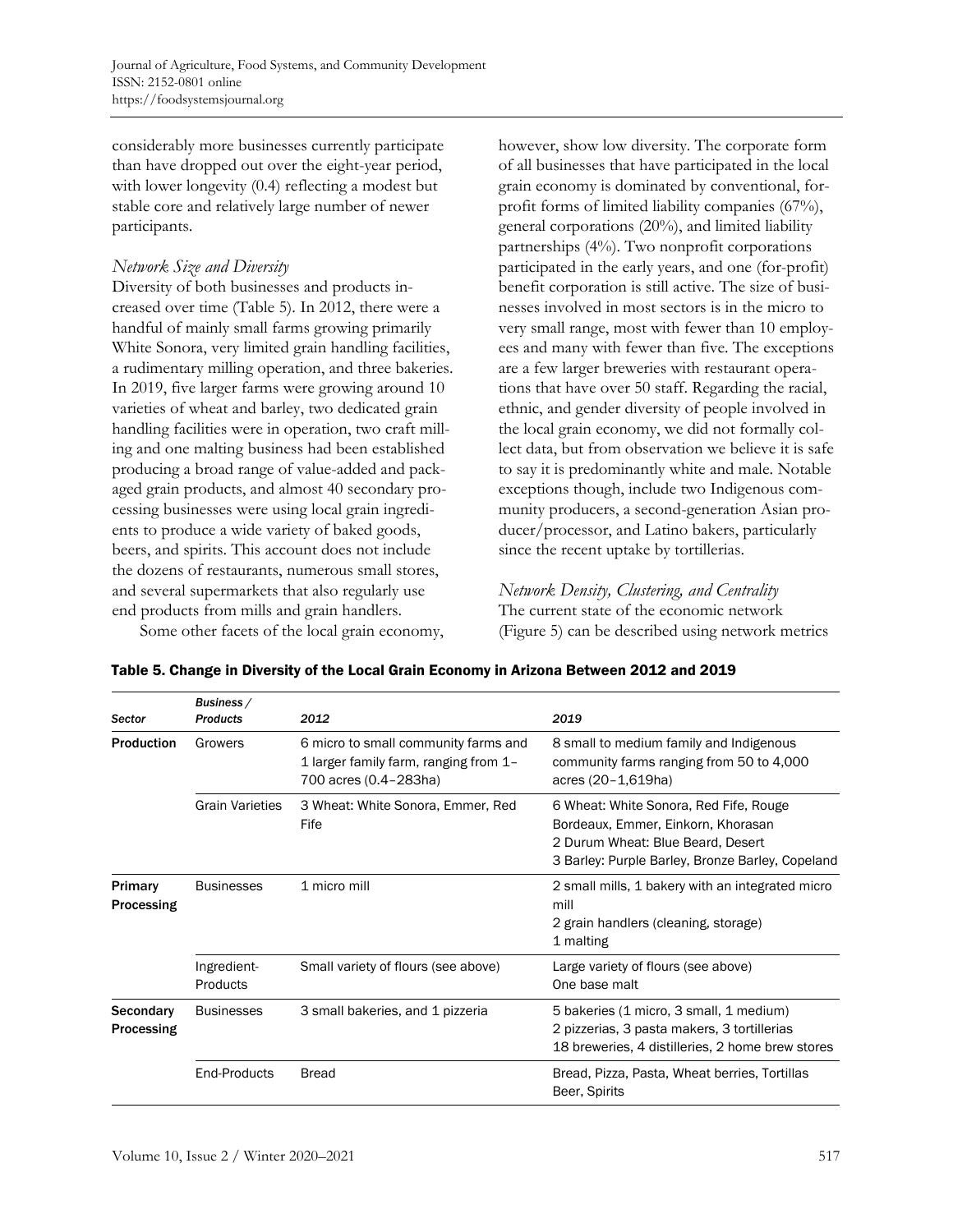from graph theory. The density (measure of connectedness among all nodes or businesses) is very low at 2%, the average degree (number of connections of each node) is also low at 1.12, and the average path length is short, at 1.79, compared to the maximum of 3. These numbers express what is visually apparent: that most nodes or businesses have only a single connection and go through two or three links to connect to other nodes or businesses. This is expected, knowing that the grain usually goes through the primary processors (grain handlers, mills, maltings) to get to secondary processors. There are, however, some instances of grain going direct from farm to secondary processor (one link), such as unmalted White Sonora being used in wheat beers, or bakers using whole grains in multigrain loaves. For the most part, however, the centralization of the network around four star-shaped nodes is clear, showing that almost all of the supply-chain paths go through one (or two) of these four nodes, and as such, they are critical links in the economy.

clustered (Figure 5): around Tucson in the south, Phoenix in the center, and Verde Valley/Flagstaff in the north, indicating that secondary processors have some affinity for local processors. Yet, for the most part, processors supply end-producers all over the state.

### *Short Supply Chain Aspects*

The possibility of making personal connections within the supply chain was given by 25% of interviewees as a motivation to participate in the local grain economy. This extended to making connections to consumers in order to build, and be supported by, community (mentioned by 20% of interviewees as important functions of the local grain economy). There was also a strong indication from interviewees that creating a culture and identity around local food, particularly heritage grains, was of high importance, with significant appreciation for White Sonora's historical connections. The extent to which this is shared by customers, however, is less clear.

There are three supplychain types: (i) grower  $\rightarrow$ secondary processor; (ii) grower  $\rightarrow$  primary processor  $\rightarrow$ secondary processor; and (iii) grower  $\rightarrow$  primary processor  $\rightarrow$ primary processor  $\rightarrow$  secondary processor. When retailers or restaurants are appended to these chains, as outlets for products such as wholesale bread, packaged flour, or beer, supply chains can extend to four links. There is some local centrality, meaning that many of the growers or secondary processors connect to only one of the primary processing centers, but there are some that connect to more than one. We see, for example, some brewers obtaining supplies from both malting and grain handler, and bakers obtaining supplies from both mills. This local centrality is somewhat geographically

### Figure 5. The Local Grain Economic Network in Arizona, 2019

Four main business categories are shown in different colors using an adjusted geospatial layout in Gephi network analysis tool (Bastian et al., 2009). Nodes are not in their exact location and the Arizona geographical overlay is indicative only. Out-of-state entities are: A=Malting, B=Brewery, C=Bakery, D=Mill, E=Farm.

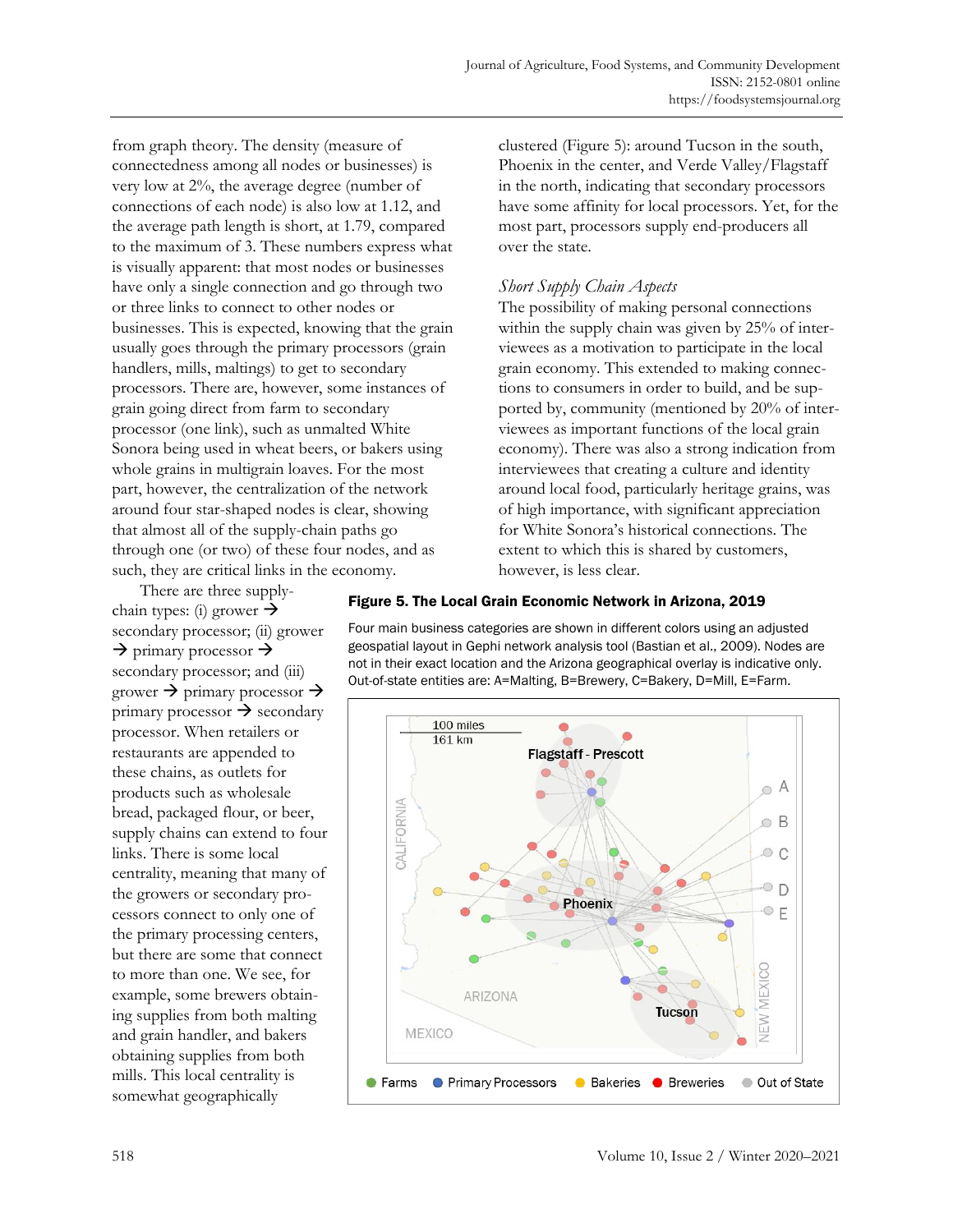Another aspect, seen as important by 20% of interviewees, is that the physically short supply chains reduces food miles. This replaces flour and wheat previously shipped 1,000 miles (1609 km) or more from mills and growers mostly in western U.S. states, and malt shipped 2,000 miles (3218 km)

### Figure 6. Year-by-Year Development of the Local Grain Economic Network in Arizona, 2012–2019

Four main business categories are shown in different colors using an adjusted geospatial layout in Gephi network analysis tool (Bastian et al., 2009). Out-of-state entities are: A=Maltster, B=Brewery, C=Bakery, D=Mill, E=Farm. Longitudinal arrows demarcate early development, consolidation, and expansion stages.



from midwestern maltings and Canadian growers. Due to the relatively low volumes and logistics involved in local grain distribution, however, the associated greenhouse gas emissions reductions might be offset to some extent by less-efficient smaller vehicles and lower loads.

## **Development of the Economic Network**

We tentatively identified four stages in the development of the economic network (Figures 6 and 7), described below with key activities marked in italics.

## *Early Development (2012–2014)*

In the first stage, development happened around one central node, the initial mill in Phoenix (Hayden Flour Mill), which provided a first critical link between growers and bakers. Key activities and supporting factors in this stage included: (i) the *formation of a core group* of transformational entrepreneurs, consisting of a miller, a restaurateur, an artisan baker, and a farmer; (ii) support from the Arizona-based seed conservation organization, Native Seed/SEARCH (NS/S), with US\$50,000 USDA funding, who led a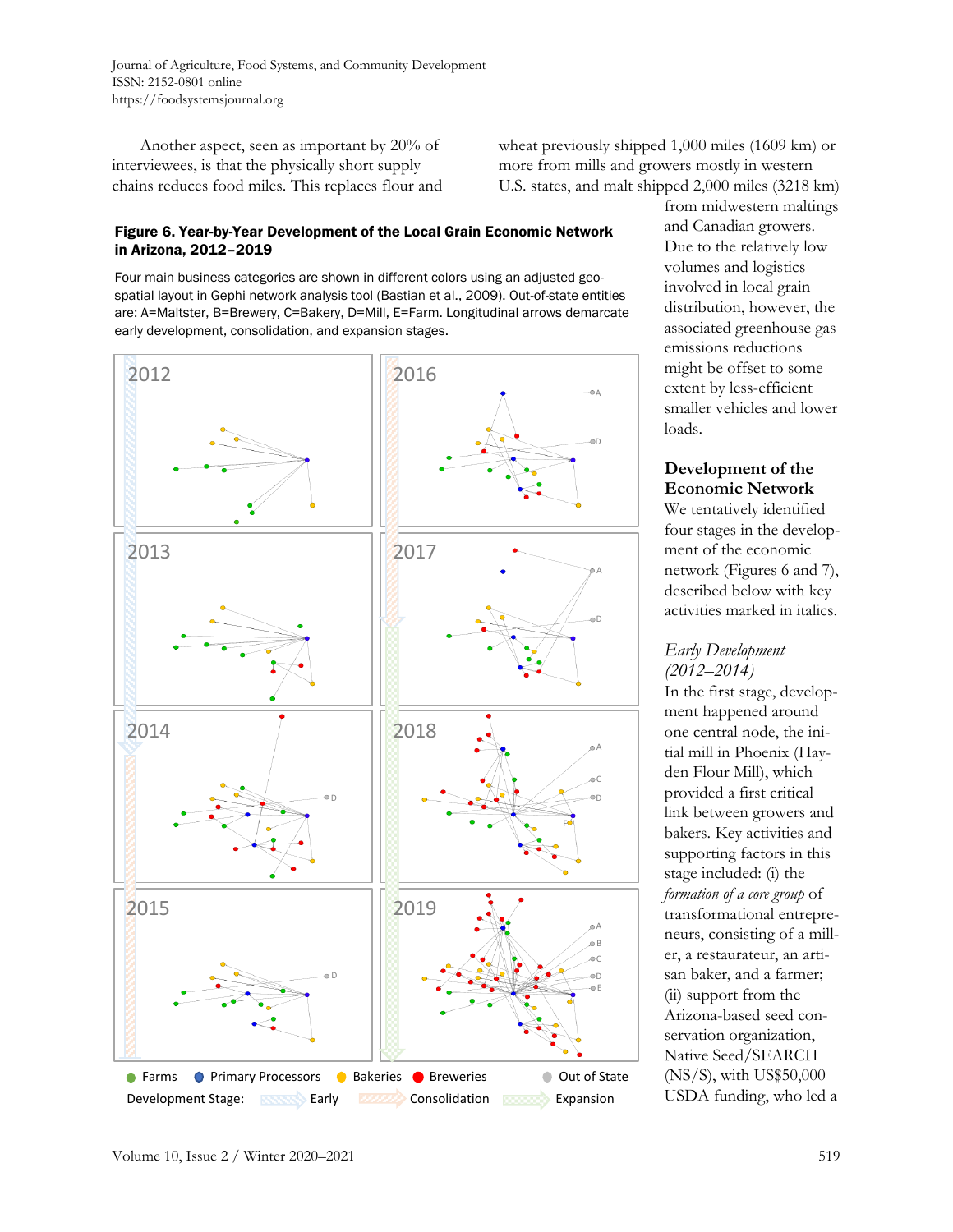

### Figure 7. Development Stages of the Local Grain Economic Network in Arizona with Key Activities and Primary Type of Actor Performing Them

*supply-chain development project* to create an initial constellation of growers, millers, bakers, and chefs to simultaneously develop the demand and supply sides around the startup milling operation; (iii) *collaboration* between the aforementioned entrepreneurs involving openness, resource and information sharing, experimenting, and learning tacit skills from each other; and (iv) performing *training, outreach, and publicity* activities to build capacity in growers and bakers, and grow the market.

## *Consolidation (2014–2017)*

Two additional central nodes started in this stage: a Phoenix grain handling operation (Grain R&D) and an integrated grain handling and milling center in the Tucson area (BKW). Many supply-chain paths now became three links with two primary processing steps (producer  $\rightarrow$  primary processor → primary processor → secondary processor). A fourth central node, the Sinagua Malt malting in the Verde Valley, 90 miles (146 km) north of Phoenix, also began to emerge. Key events and activities in this phase included: (i) *business development* of Hayden Flour Mill (including online retail) and Barrio Bread, an artisan bakery in Tucson, funded by separate USDA grants of US\$100,000 each; (ii) *experimenting* with new varieties requested by bakers and brewers, leading to *stabilization* of products (e.g., grain varieties, flour mixes), and, with some *production coordination* among growers by Grain R&D, finding an equilibrium between supply and demand; (iii) breweries *experimenting* and beginning to regularly use (unmalted) White Sonora; (iv) a second, unrelated, *supply-chain development project* to develop demand and supply sides for malted barley, conducted by The Nature Conservancy and a group of transformational entrepreneurs; and (v) *collaboration and experimentation* in a pilot project to grow barley in Arizona, malt it out of state, transport it back to Arizona, and brew experimental beers; and (vi) continued prominent national and regional *publicity*.

## *Expansion (2017–2019)*

In the third stage, the four processing operations were prominent hubs in the network, and the number and types of secondary processors significantly expanded. Key activities and events were: (i) major *investment in infrastructure*, including US\$2M in grain handling and milling facilities by Grain R&D and Hayden Flour Mill, and US\$0.8M for Sinagua Malt's malting facility; and (ii) significant *uptake* of local grain by existing businesses, particularly breweries and distilleries, and new businesses (bakeries, tortillerias, pizzerias, pasta makers) forming around the use of local grains as a core feature.

## *Predevelopment (pre-2012)*

Predevelopment and contextual aspects were also important in the network development. Contextually, Arizona's hot desert climate and the availability of irrigated water makes it suitable for growing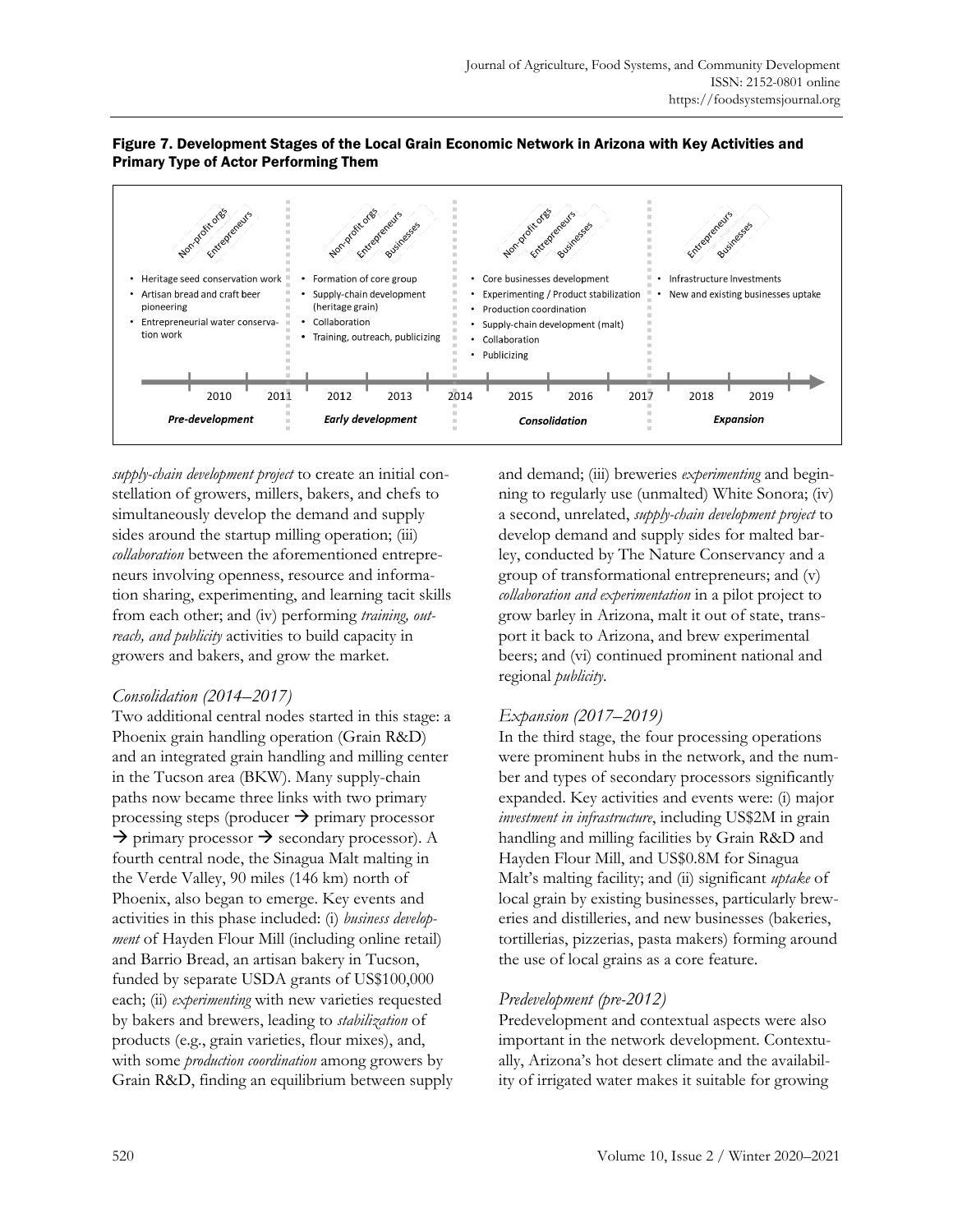specialty wheats, like khorasan, that originated in a similar climate, while White Sonora is a uniquely desert-adapted variety with a 400-year history in the region. Large areas of agricultural land in proximity to two large cities (Phoenix and Tucson) with strong local food cultures and direct sales channels are enabling factors for the local grain economy in particular and for alternative food networks in general (Hills et al., 2013b).

Important predevelopments include the extensive *work of seed conservationists* and revivalists, Glenn Roberts (Anson Mills) and Gary Nabhan (NS/S), whose knowledge, experience, and seed bank were

essential for the development of the local grain economy in Arizona. Another is the rise in interest and demand for *artisan bread and craft beer* which created a market for the local grain products while driving development of the network through participation of passionate, curious, and skilled bakers and brewers. A third early factor, out of which Sinagua Malt grew, were the several years of groundwork by The Nature Conservancy in Central Arizona to find innovative, multistakeholder, *entrepreneurial solutions to water conservation*.

### *Impacts on the Local Economy*



## Figure 8. Changes in Money Flows in the Local Grain Economy in Arizona, Pre-2012 and 2019 (DTC=Direct to Consumer)

*Local money flow and job creation*

With the growth of the local grain economy, secondary processors and direct consumers have redirected some expenditures on grain, flour, and malt to the new primary processors (grain handlers, mills, maltings), which also receive revenue from out-of-state sales (Figure 8). The processors' aggregate total revenue in 2019 is estimated at US\$800,000, of which 20% is from exports. Thus, US\$640,000 is money that would have left the state, and US\$160,000 is new money coming into the state. The processors spend that income on grain from local farms, other suppliers, employee costs, and taxes. We estimate that US\$300,000 is paid to farmers, replacing income they would receive from local livestock farms for feed barley or corn, or from conven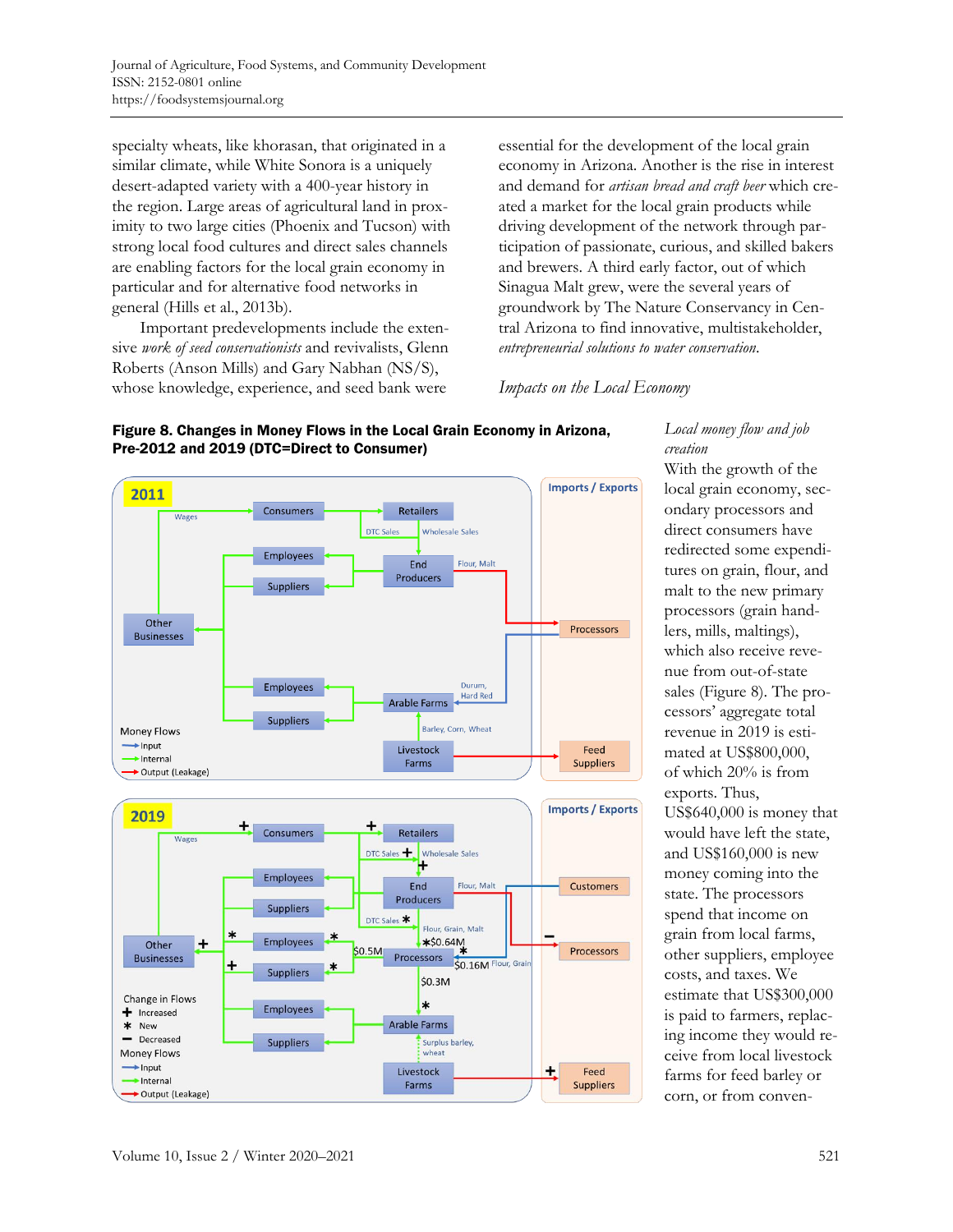tional durum wheat exports, in the absence of demand for sustainably grown heritage grains and malted barley (farmer, personnel communication, February 10, 2020). This is not new money for these farms; it is replacing their previous earnings from livestock farmers, who, we assume, are now increasing imports of feed by the same amount (although some of the demand may have switched to other in-state farms). The processors are assumed to spend the US\$500,000 balance on local supplies, wages, and taxes. This is new money being kept in the state. Secondary and tertiary transactions by suppliers and their employees keep some percent of this new money in-state as well, including some of it being spent on local grain endproducts (beer, bread, pizza, etc.). Thus, there is a boost to the overall Arizona economy, and even to the local grain economy, however small, from the increased money circulation in the state.

Similar to the money flow, it is the jobs created by the primary processors that can be considered new jobs. For farms, the labor demand was unchanged: farms are still growing crops, albeit different ones. Secondary processors (bakeries, breweries, etc.) have the same labor demand: they are still baking bread or brewing beer, albeit with different flour or malt. We estimate a total of 10 jobs have been directly created by 2019. Some are minimum wage, a few tend toward "unskilled" labor, while several are skilled craft jobs (millers, maltsters), and all require learning much about the new grain economy. There is also some augmentation with free labor by entrepreneurs.

Duval et al. (2016) put the total value of conventional Arizona small grains agriculture sales in 2014 at US\$104 million and estimated a multiplier effect for the mainstream small-grain economy through economic input/output analysis of 2.0, or a total of US\$206 million of sales in the state including indirect and induced expenditure. They also estimated a jobs multiplier of 1.8 (814 direct jobs and 671 secondary). There are significant differences between the mainstream small-grain producers of Duval et al.'s (2016) study and the local grain processors of our study, including being in different supply-chain sectors, and therefore, significant differences in multiplier effects are likely. Notwithstanding such differences, it is still useful

to apply Duval et al.'s (2016) multiplier effects to the local grain economy in Arizona as a first-order approximation. Doing so suggests that the local grain economy has boosted sales by US\$1M (2.0 \* US\$500,000) and jobs by 18 (1.8  $*$  10) in total across all sectors.

Numerous additional indirect jobs may have been created as bakeries and breweries have expanded and new ones have started. While local breweries, bakeries, and restaurants clearly drive demand for local grain, it is not clear the extent to which local grain supply is driving growth in these secondary processing businesses: they may have grown or have been started whether they use local grain or not. However, some of the businesses make local grain a prominent "unique selling proposition." All the businesses, whether explicit or not in their marketing, may benefit from producing unique and quality products made possible by local grains. Local grains therefore may also be credited with contributing to the growth of secondary processing businesses.

Interviewees clearly see contributing to the local economy as an important part of what they do, with 25% mentioning it as a key characteristic of the local grain economy and 40% stating it as a reason why they choose to grow or use local grain. Keeping money in the local economy was the common refrain, with a concern for farmer livelihoods and a desire to see money more evenly distributed across the supply chain also frequently mentioned. However, there was little mention of the jobcreation aspects and no mention of improving employment conditions for farm workers or other minimum-wage workers in the food sector.

*Sustainability Features of the Local Grain Economy* The local grain economy seems now well established in Arizona, with hundreds of acres under production, yielding hundreds of tons of welladapted grain varieties and involving dozens of well-connected small businesses that produce a variety of quality local products for a growing consumer base. Below, we synthesize the results presented in the sections above to offer an initial, though limited, appraisal of the local grain economy's sustainability (Table 6).

To summarize, it seems the local grain econ-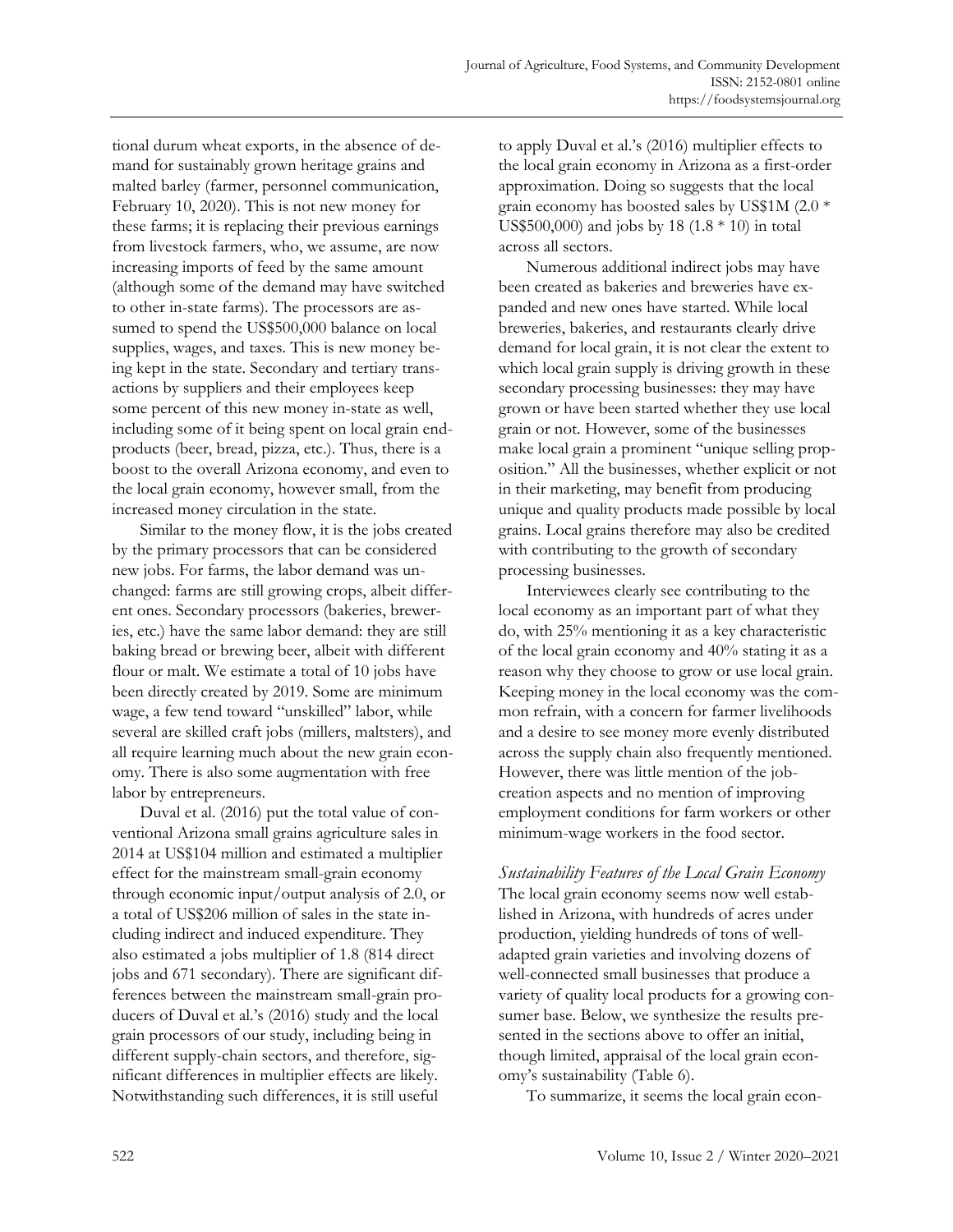omy in Arizona is having positive sustainability impacts, with some clear economic, environmental, and social benefits, although there is room for improvement.

### **Discussion**

While the local grain economy in Arizona has grown in size, diversity, and sustainability efforts since its inception in 2012, there are a number of critical issues that warrant closer scrutiny as they

are of relevance to the development of local grain economies in other regions, too.

*Impact*. The total local grain production, and in most grain categories, is currently (2019) less than one percent of total grain production in Arizona, even though conventional production is at its lowest level in 15 years. Clearly, the impact compared to conventional grain economy outputs is small. Yet, it would be misleading to gauge the impact of

| Table 6. Sustainability of the Local Grain Economy in Arizona, 2019 |  |  |
|---------------------------------------------------------------------|--|--|
|                                                                     |  |  |

|              | <b>Economic Features</b>                                                                                                          | <b>Environmental Features</b>                                                                                                                                  | <b>Social Features</b>                                                                                                                           |  |
|--------------|-----------------------------------------------------------------------------------------------------------------------------------|----------------------------------------------------------------------------------------------------------------------------------------------------------------|--------------------------------------------------------------------------------------------------------------------------------------------------|--|
| Achievements | 45 local businesses (partially)<br>build their operations around local<br>grain, covering all sectors and<br>business categories. | Most farmers practice organic,<br>natural, or low-input farming. For<br>some, the switch to local grain<br>reduced pesticide and herbicide<br>use.             | Meaningful skilled jobs created in<br>primary and secondary processing<br>businesses.<br>Revival of artisan crafts in the food                   |  |
|              | Many businesses, particularly in<br>production, processing, and baking<br>sectors show stability over the last<br>four years.     | Local grains need less water than<br>the crops they replaced (e.g., White<br>Sonora needs only 50% of the<br>water than conventional wheat).                   | economy.<br>Strengthening of social relations<br>among supply chain participants<br>and consumers.                                               |  |
|              | Ca. \$0.5M annually added to the<br>Arizona economy with another<br>\$0.5M added through local<br>multiplier effects.             | Switching to barley in the Verde<br>Valley has helped restore Verde<br>River flows.                                                                            | Development of a strong culture<br>around local grains as well as<br>rebuilding historical ties (e.g.,<br>White Sonora).                         |  |
|              | 10 jobs directly created in<br>processing sector, with an<br>estimated 8 more created in the<br>wider Arizona economy.            | Re-establishing (locally extinct)<br>heritage grains increases<br>agricultural biodiversity.<br>Food miles have been vastly                                    | Appreciation for the ethical trade<br>aspects of the network, making<br>sure that farmers are adequately<br>supported.                           |  |
|              | Numerous additional indirect jobs<br>may have been created through<br>expansions and start-ups of<br>bakeries and breweries.      | reduced from thousands to mostly<br>less than one hundred.                                                                                                     |                                                                                                                                                  |  |
| Challenges   | Many businesses are micro or<br>small in scale making them very<br>vulnerable to shocks (sickness,<br>turnover, pandemic, etc.).  | Some grow heritage grain only as<br>rotational crop every 3-4 years to<br>augment growing alfalfa for the<br>meat and dairy industry-with<br>negative impacts. | There is less concern for<br>supporting farm workers and other<br>assisting jobs in the grain economy<br>to ensure living wages and<br>benefits. |  |
|              | Diversity of corporate forms is low<br>(very few cooperative businesses,<br>benefit corporations, or social<br>enterprises).      | Conventional road transport and<br>logistical challenges (relatively<br>small volumes) create<br>inefficiencies and associated GHG<br>emissions.               | The racial, ethnic and gender<br>diversity of people involved in the<br>local grain economy is limited.<br>Employee ownership is low.            |  |
|              |                                                                                                                                   | Small-scale harvesting, cleaning,<br>milling, malting, baking, and<br>brewing operations are less energy<br>efficient than large-scale<br>centralized ones.    |                                                                                                                                                  |  |
|              |                                                                                                                                   | Only a minority of businesses use<br>solar energy or energy-efficient<br>operations.                                                                           |                                                                                                                                                  |  |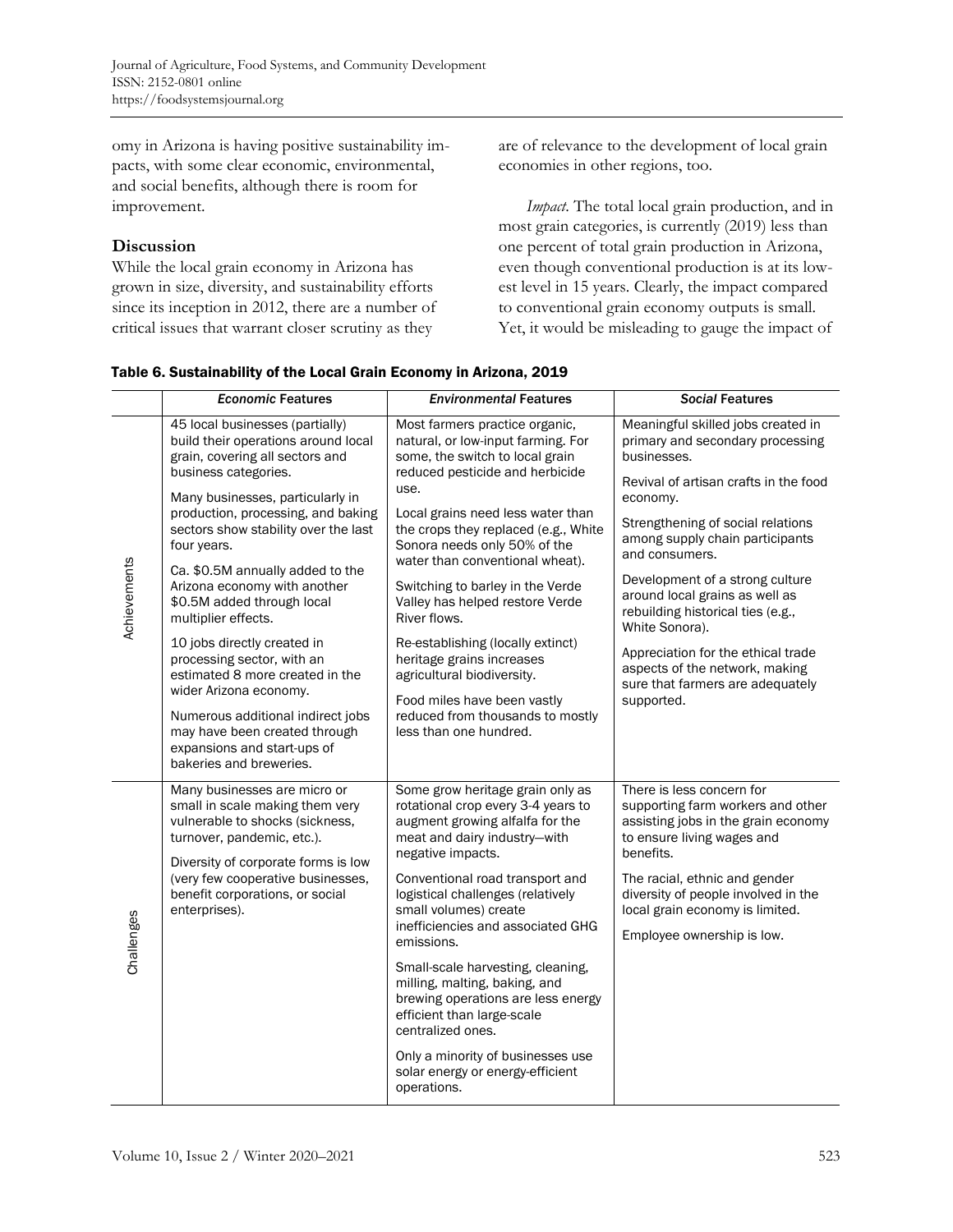the local grain economy by a narrow comparison against the conventional grain economy, which is focused on livestock feed, oriented toward exports, and driven by profit maximization. By contrast, the local grain economy focuses on food products for human consumption, generates value in the region, and balances economic viability with environmental and social benefits. A meaningful reference is therefore not the conventional grain economy, but the local economy. With focus on economic indicators, when consumers and businesses shift spending to businesses that are locally owned and operated, it increases the multiplier effect, keeping money circulating locally for longer, increasing output, jobs, and income, and expanding the total value of the local economy (Benedek, Fertő, & Szente, 2020). This is what the local grain economy in Arizona has been demonstrating over the past several years. It might be of interest to economic development organizations, in particular as they consider the wider scope of sustainability, that businesses in the local grain economy have a significant local economic impact in addition to their social and environmental benefits.

*Growth*. On the surface, local grain businesses' desire for growth seems to follow the dominant neoliberal economic growth paradigm. Yet, the shared objective also seems to be the growth of the local grain *economy* (the economic network) in Arizona rather than the individual businesses. The vision is not for any individual business to outcompete the others and dominate the local market; instead, it is about adding more nodes and links to increase the overall impact. And there is a lot of potential for the local grain economy in Arizona to grow: for example, a fourfold growth in local grain production would only result in meeting 3% of flour consumption in the state, or a fourfold growth in local malting production would still only supply around 10 of the over 100 craft breweries. While there is considerable diversity in perspectives among the businesses engaged in the local grain economy, the common departure from the conventional growth paradigm aligns with the collaborative and cooperative nature of alternative food networks (Renting et al., 2003).

*Supply-Chain Transparency*. As the local grain economy in Arizona developed and became more differentiated in its operations, the network has added nodes and links. The result is that grain supply chains may not be so "short," taking up to four links (farm  $\rightarrow$  handler  $\rightarrow$  mill  $\rightarrow$  bakery  $\rightarrow$  consumer), or five if restaurants or retailers are inserted as the consumer point. This is stretching one of the key tenets of alternative food networks: the direct connection between producer and consumer, although the strength and validity of such connections has been called into question (Mount, 2012). It is observable in the marketing and sales of local grain products that the further up the chain the supply-chain actors are, the less visible and known they are to consumers. While the bakeries and breweries are well known (maybe even for using local grain), the processors might be somewhat known, but the farmers are often invisible. Additional marketing efforts in the local grain economy with support from local food advocacy groups (such as Local First Arizona) could help address this issue to avoid falling back into one of the key challenges of conventional food chains, namely, that people do not know where their food comes from.

*Consolidation.* In the initial few years of supplychain development in the local grain economy in Arizona, the growers were diverse: they included micro community organizations, small ecovillage farms and independent growers, and a couple of larger established farms looking to transition from conventional grain production. As the network evolved, there has been some consolidation toward a smaller number of the larger, conventional farms. In order to develop stability and reliable supply, contracts from mills to grain handlers to farms have been growing in volume and value. This is a consequence of financial investments and establishment of privately owned grain hubs that need a reliable network of growers to maintain quality and quantity standards. There is some concern that there are not enough farms and that this is a vulnerability for downstream businesses should, for example, one of the farms drop out suddenly. There is also the possibility of unhealthy concentration, which would counter the overall alternative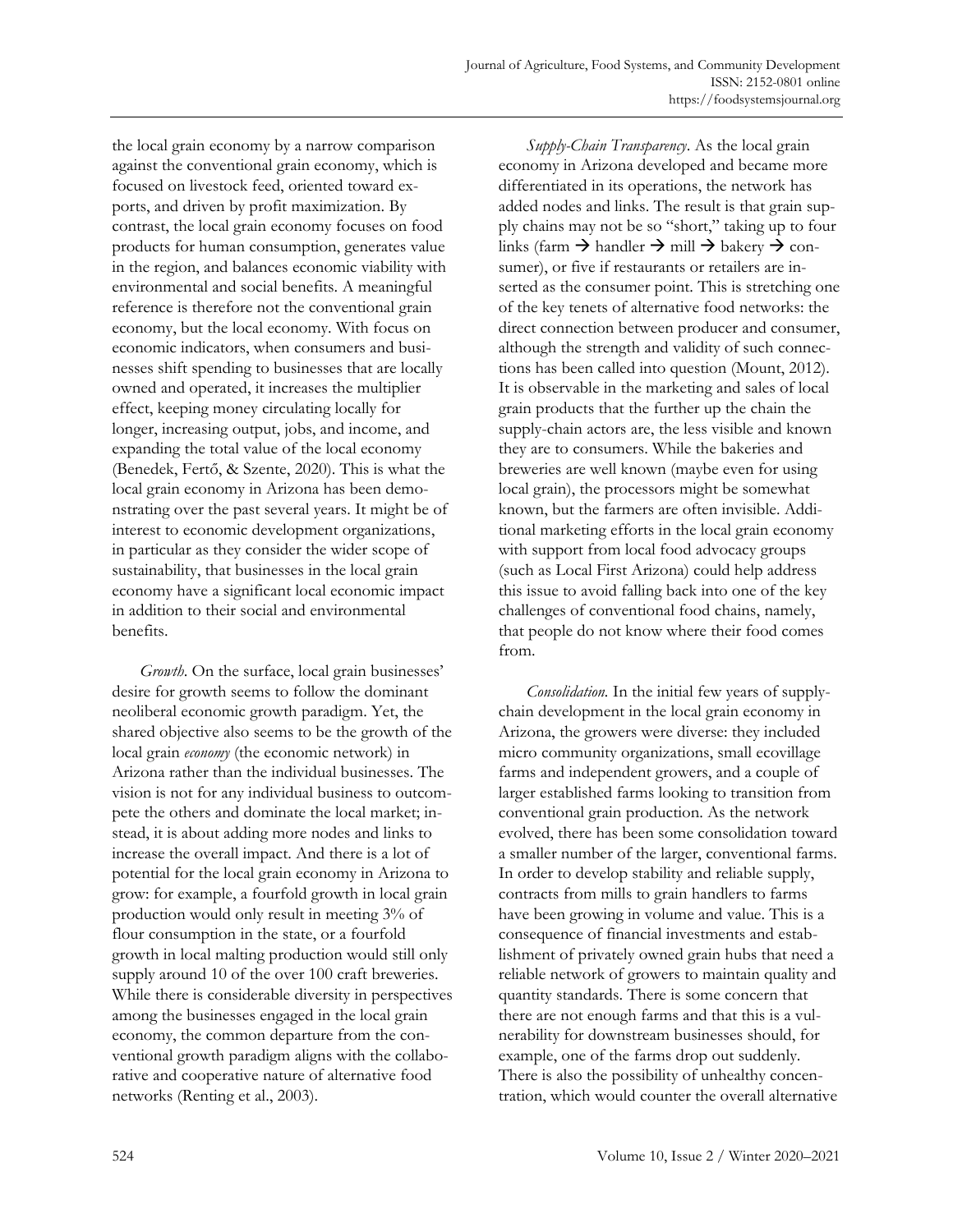food network's objective to support a variety of local farms.

*Out-of-State Sales.* An estimated 20% of local intermediate products (flour, cleaned grains) produced in Arizona are sold out of state. There is no indication that processors particularly want to grow the export market, and the overall sentiment within the network is to keep it local. However, there is national demand for the high quality and unique products the Arizona processors are producing, and in the absence of stronger local demand, it seems a necessary part of their business. Out-ofstate sales, particularly online retail, were a significant factor in developing the Phoenix milling business when it struggled to reach viable volumes in the first few years. Similarly, both grain handlers have pursued sales to out-of-state artisan mills and bakeries and microbreweries to support their bottom line. In reality, businesses participating in alternative food networks often operate as hybrids, partly within and partly outside the network (Mount, 2012). However, out-of-state sales become a problem when they are pursued at the expense of in-state sales, resulting in local product scarcity and price increases, as well as exporting embodied water (in particular in naturally water-scarce environments such as Arizona). It can also be argued that when products are nationally available in larger volumes, they lose their local appeal in the place of origin: they are no longer perceived as special.

There are additional challenges for the local grain economy in Arizona to maintain resilience, high quality, local identity, and other beneficial features of a functional alternative food network. There is the issue of *standardization*. As the artisan bakers in Arizona learn how to work with White Sonora and other flours and collaborate with the local mills, there is a move toward the standardization of products, e.g., there are now standard bread flour mixes, blending various grains. Could this trend mean slipping back toward a centralized milling industry with three standard types of flour? There is also the issue of *aggregation*. While one mill in Arizona is a vertically integrated farming-handling-milling operation, the other receives grain from multiple growers and the original farm iden-

tity is not always preserved. Currently, the malting has only one source but plans to add more once the processing capacity can accept it. With expansion to meet higher demand, there will be pressure to make processing as efficient as possible, which might jeopardize the preservation of source identity. And finally, there is the issue of *corporatization*. The idea that large corporations will need to be involved to significantly scale up the network was suggested by some supply-chain actors, as it has also been for alternative food networks in general (Clark & Inwood, 2016; Stevenson & Pirog, 2008). This already exists in the local grain economy in Arizona to some extent, with one mill's products being carried by the regional stores of several national retail chains.

In summary, the above are all well-known challenges that emerge alongside the growth and success of local food economies and alternative food networks (Mount, 2012). Consumer education, training, supportive local policies, investment and infrastructure development, and collaboration and cooperation can go some way to ensure the beneficial features of an alternative food network are maintained (Diamond & Barham, 2011; Lutz & Schachinger, 2013), many of which were also mentioned by participants in this study. Yet, hybridity might be necessary for building an alternative food network (Mount, 2012; Tregear, 2011), and some strategies might deviate from the purist vision of a sustainable local grain economy (Lutz & Schachinger, 2013; Nost, 2014). Examples from the local grain economy in Arizona include transporting grain out of state and back to have it malted, or blending Arizonan White Sonora with imported flours to achieve a functional mix, or brewing a beer with only minor local grain content. It would be important, however, to ensure that the core values and goals are maintained and even strengthened.

As noted in the Research Methods section, there are limitations to the study. Data completeness was further curtailed when the COVID-19 pandemic began a couple of months into the data collection process. Mills and bakeries became extraordinarily busy, and breweries scrambled to adapt, resulting in very limited time to respond to requests for further information. A more general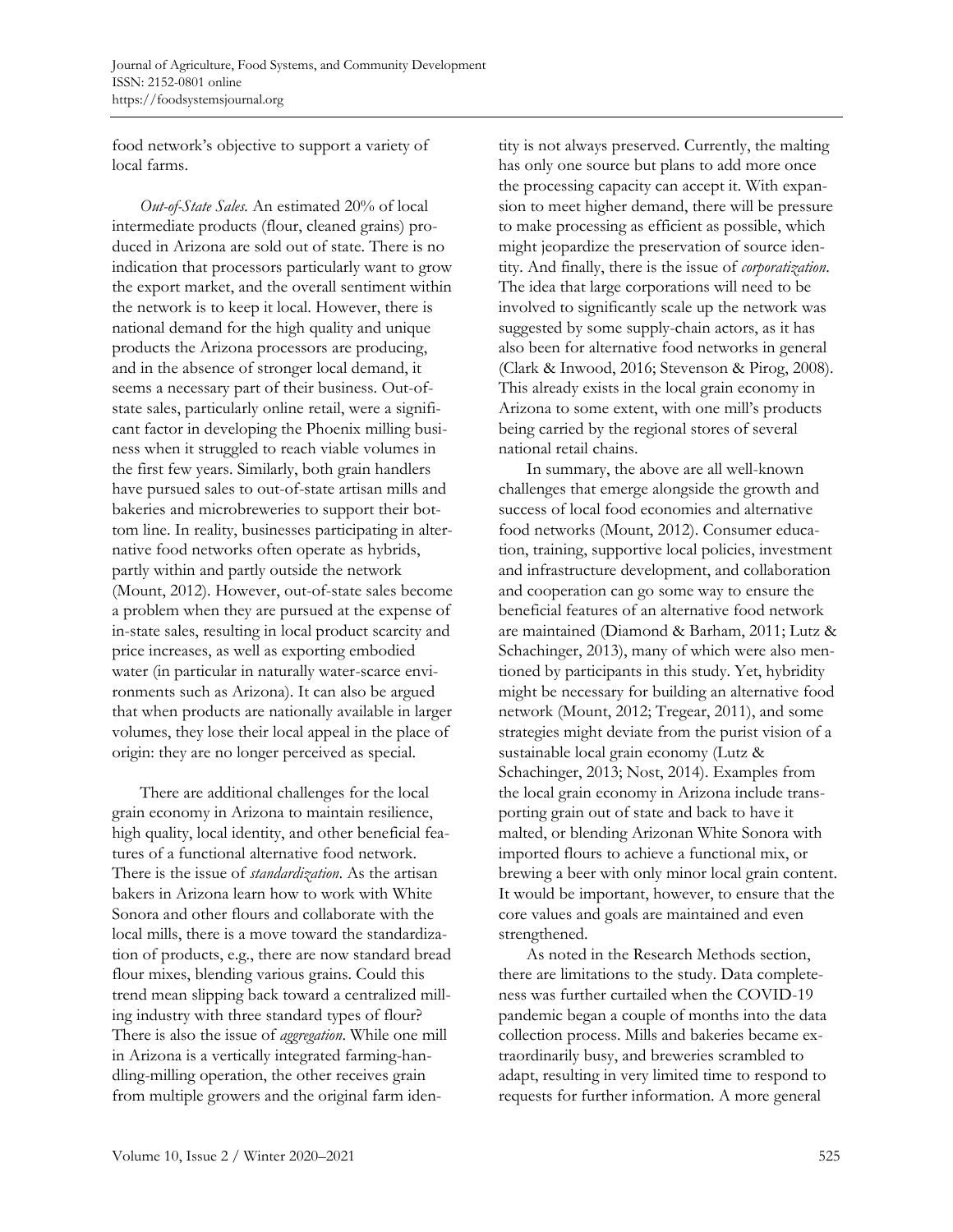point is that government at any level does not collect the data needed to monitor and analyze alternative food networks. As experienced by ourselves and others (King, Hand & Gomez, 2015; Thompson, Harper & Kraus, 2008), economic datasets, such as those collected by federal and state agencies, do not include data with the granularity, specificity, and completeness that is needed to track the activities and throughput of local supply chains. Data collected by federal and state agricultural agencies, for example, on in-state vs. out-of-state crop sales, and to which sector (e.g., animal feed, milling, malting), would allow a high-level picture of upstream production in a local grain economy. Yet, such general data would still not suffice for indepth supply-chain studies. More promising would be a self-governed, collaborative effort centered on primary processors, with participation by producers and downstream processors and retailers, to establish a specific data collection and reporting program for the local grain economy.

## **Conclusions**

This study offers an account of Arizona's local grain economy—its size, structure, and evolution—and an initial assessment of its sustainability. Over the past decade, this economy has formed a functional alternative food network; in some sectors it is already stable, while in others it is still quite dynamic (with new and existing businesses). Sustainability has been a driving factor from the beginning, with good achievements and still a great deal of potential for improvement. It seems the network is reaching another critical stage, in which issues of growth, consolidation, transparency, standardization, aggregation, and corporatization will require deliberate strategies to maintain sustainability.

The profile we constructed of the local grain economy in Arizona can serve as a basis for further development. It raises questions for future participatory research, including what were the success factors at each stage of the economy's evolution, what is the vision for the next decade, what are strategies to navigate the issues currently faced and move toward such a vision, as well as detailed research on aspects of its current state, such as a more robust determination of local economic multipliers and a more comprehensive sustainability appraisal. The study also provides a focus to convene the local grain economy stakeholders in Arizona to reflect on values, goals, challenges, and directions, and to develop coherent and collaborative development efforts. Continuous monitoring and evaluation, as outlined here, would provide evidence-based data for policy advocacy and fundraising.

Beyond its immediate value to the local grain economy in Arizona, the approach used in this study could be of value to other regions to conduct similar analyses of local grain economies. The various data collection and analyses on production quantities, supply-chain networks, network development, local economic impact, and sustainability offer a pragmatic framework to improve understanding of the current state and identify future possibilities. It may also, by extension, be applied to other types of alternative food networks. Perhaps of most value, however, is that application of the framework by researchers in other regions would allow for cross-case comparisons that could yield robust insights into local grain economies in general.

## **Acknowledgments**

The authors would like to thank the many businesses and individuals whose generosity of time and information made this work possible. The authors would also like to thank the anonymous reviewers for valuable feedback on earlier versions of this manuscript.

### **References**

Allen, L. (2019, November 6). *Forecasts mixed for Arizona wheat production*. Farm Progress. https://farmprogress.com/wheat/forecasts-mixed-arizona-wheat-production

Allen, P. (2010). Realizing justice in local food systems. *Cambridge Journal of Regions, Economy and Society*, *3*(2), 295–308. https://doi.org/10.1093/cjres/rsq015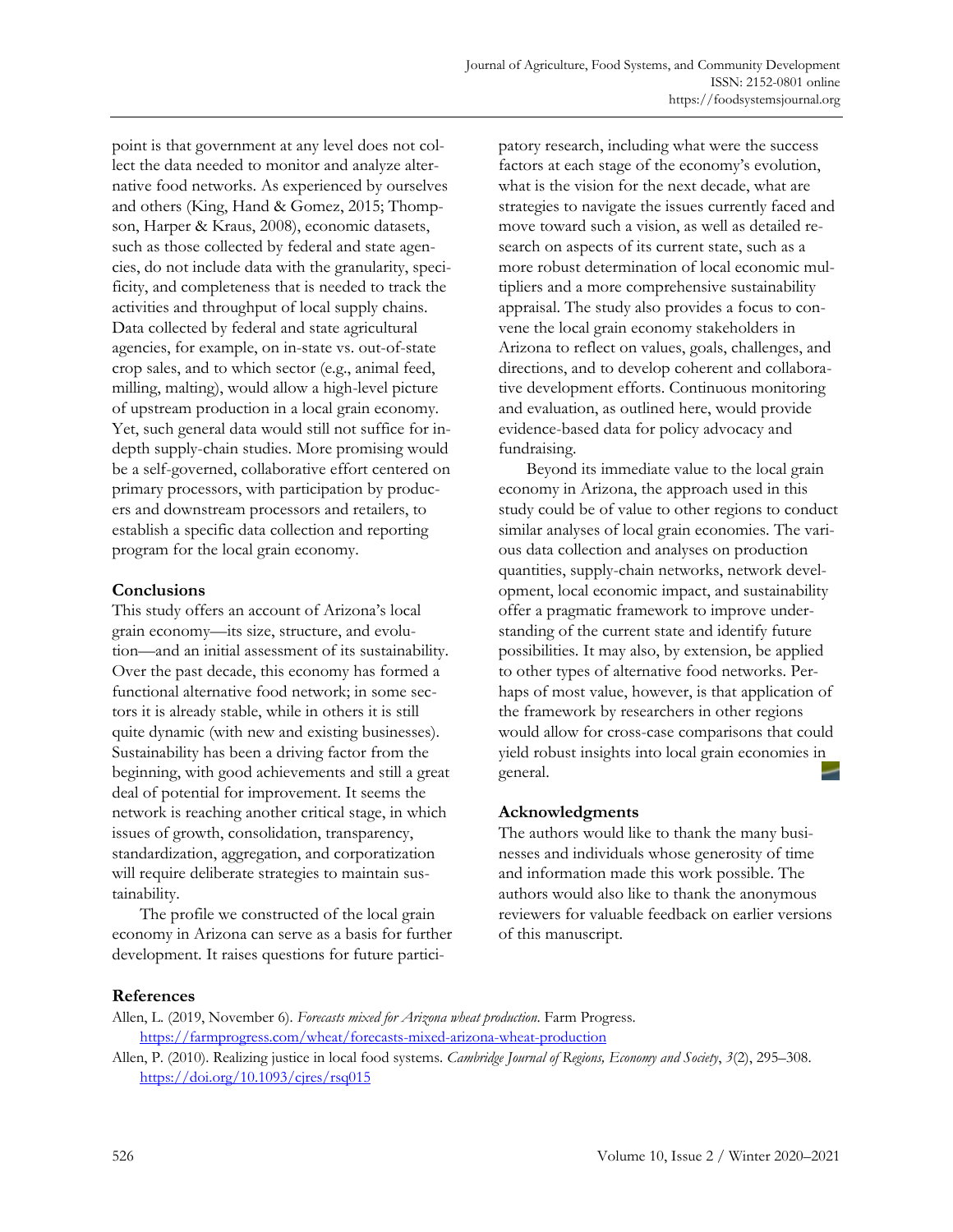- Bastian, M., Heymann, S., & Jacomy, M. (2009). Gephi: An open source software for exploring and manipulating networks. *Third International AAAI Conference on Weblogs and Social Media*. https://gephi.org/publications/gephi-bastian-feb09.pdf
- Benedek, Z., Fertő, I., & Szente, V. (2020). The multiplier effects of food relocalization: A systematic review. *Sustainability*, *12*(9), 3524. https://doi.org/10.3390/su12093524
- Carlisle, L. (2019, November 13). Flour Power. *YES! Magazine.* https://www.yesmagazine.org/issue/building-bridges/2019/11/13/flour-power/
- Clark, J. K., & Inwood, S. M. (2016). Scaling-up regional fruit and vegetable distribution: Potential for adaptive change in the food system. *Agriculture and Human Values, 33*(3), 503–519. https://doi.org/10.1007/s10460-015-9618-7
- Deller, S. C., Lamie, D., & Stickel, M. (2017). Local foods systems and community economic development. *Community Development*, *48*(5), 612–638. https://doi.org/10.1080/15575330.2017.1373136
- Diamond, A., & Barham, J. (2011). Money and mission: Moving food with value and values. *Journal of Agriculture, Food Systems, and Community Development*, 101–117. https://doi.org/10.5304/jafscd.2011.014.013
- Duval, D., Kerna, A., Frisvold, G., & Avery, C. (2016). *The contribution of small grains production to Arizona's economy.* Department of Agricultural and Resource Economics Cooperative Extension, The University of Arizona. [https://agriculture.az.gov/sites/default/files/documents/The%20Contribution%20of%20Small%20Grains%20Pro](https://agriculture.az.gov/sites/default/files/documents/The%20Contribution%20of%20Small%20Grains%20Production%20to%20Arizona%27s%20Economy.pdf) duction%20to%20Arizona%27s%20Economy.pdf
- Feenstra, G. W. (1997). Local food systems and sustainable communities. *American Journal of Alternative Agriculture*, *12*(1), 28–36. https://doi.org/10.1017/S0889189300007165
- Galli, F., Bartolini, F., Brunori, G., Colombo, L., Gava, O., Grando, S., & Marescotti, A. (2015). Sustainability assessment of food supply chains: An application to local and global bread in Italy. *Agricultural and Food Economics*, *3*(1). https://doi.org/10.1186/s40100-015-0039-0
- Halloran, A. (2015). *The New Bread Basket: How the New Crop of Grain Growers, Plant Breeders, Millers, Maltsters, Bakers, Brewers, and Local Food Activists Are Redefining Our Daily Loaf* (1st edition). Chelsea Green Publishing.
- Hergesheimer, C., & Wittman, H. (2012). Weaving chains of grain: Alternative grain networks and social value in British Columbia. *Food, Culture & Society*, *15*(3), 375–393. https://doi.org/10.2752/175174412X13276629245803
- Hills, K. M., Corbin, A., & Jones, S. S. (2011). Rebuilding the grain chain: Stories from the coastal Pacific Northwest. *Rural Connections, 6*(1), 31–36. https://www.usu.edu/wrdc/files/news-publications/RC-Sept-2011.pdf
- Hills, K. M., Goldberger, J. R., & Jones, S. S. (2013a). Commercial bakers and the relocalization of wheat in western Washington State. *Agriculture and Human Values*, *30*(3), 365–378. https://doi.org/10.1007/s10460-012-9403-9
- Hills, K. M., Goldberger, J. R., & Jones, S. S. (2013b). Commercial bakers' view on the meaning of "local" wheat and flour in Western Washington State. *Journal of Agriculture, Food Systems, and Community Development*, *3*(4), 13–32. https://doi.org/10.5304/jafscd.2013.033.022
- Jones, E., & Harvey, D. (2017). Ethical brews: New England, networked ecologies, and a new craft beer movement. In Nate Chapman, J. S. Lellock, & D. Lippard (Eds.), *Untapped: exploring the cultural dimensions of craft beer in the US*. West Virginia University Press.

http://www.academia.edu/download/51884872/2017-Jones\_and\_Harvey\_Ethical\_Brews.pdf

- King, R. P., Hand, M. S., & Gomez, M. I. (Eds.). (2015). *Growing local: Case studies on local food supply chains*. University of Nebraska Press. https://doi.org/10.2307/j.ctt1d9nk8d
- King, R. P., & Venturini, L. (2005). Demand for quality drives changes in food supply chains. *USDA Agricultural Information Bulletin*, 794, 18–31.

https://www.ers.usda.gov/webdocs/publications/42581/30120\_aib794d\_002.pdf?v=5599.2

- Lutz, J., & Schachinger, J. (2013). Do local food networks foster socio-ecological transitions towards food sovereignty? Learning from real place experiences. *Sustainability*, *5*(11), 4778–4796. https://doi.org/10.3390/su5114778
- Mann, E. (2016). *Diverse forms of market engagement: Grounding food sovereignty in the experiences of Ontario's ecological grain farmers*. Master's thesis, University of Waterloo. Retrieved from https://uwspace.uwaterloo.ca/handle/10012/10876